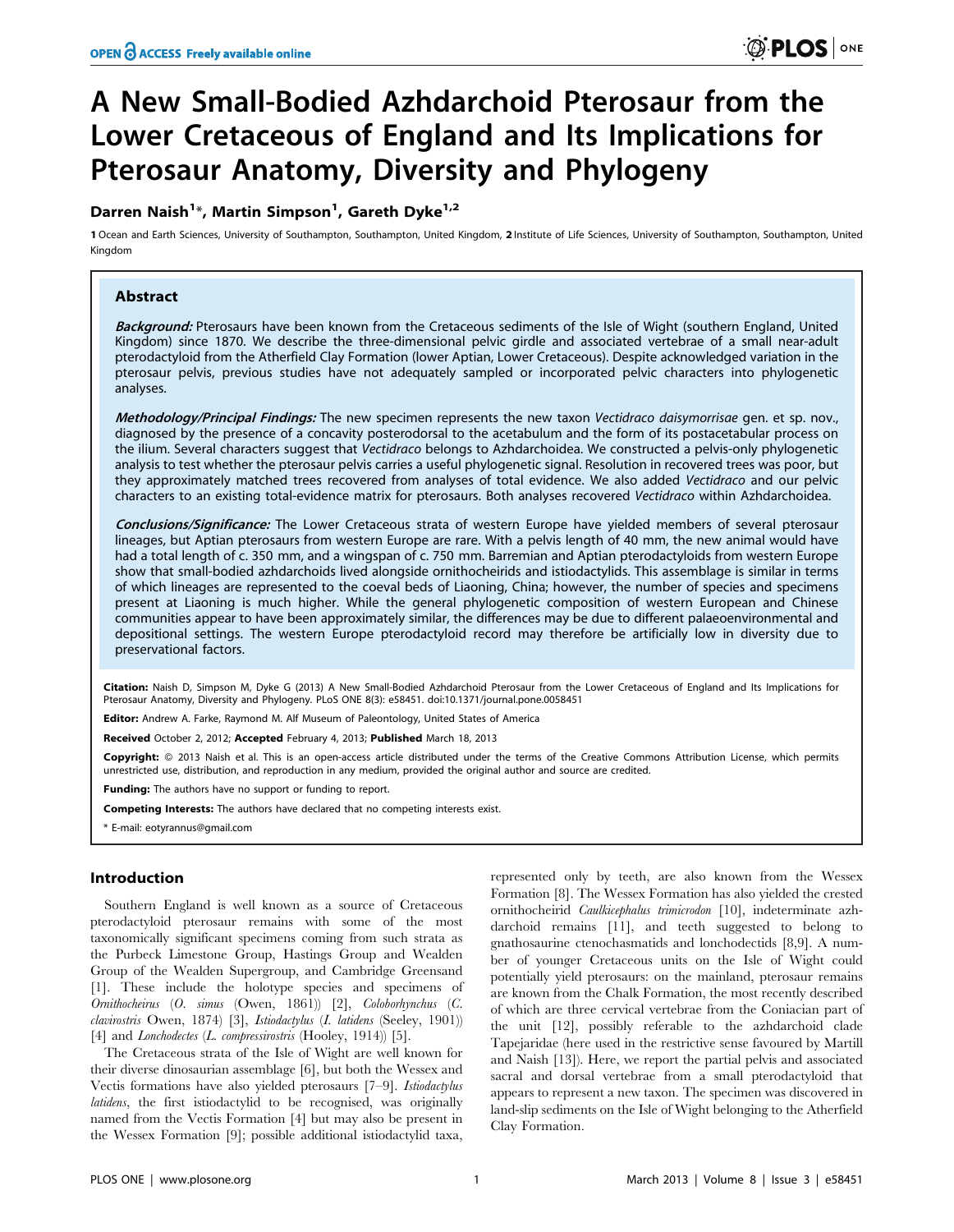#### Systematic Paleontology

Pterosauria Kaup, 1834. Pterodactyloidea Plieninger, 1901.

Lophocratia Unwin, 2003.

Azhdarchoidea Nessov, 1984 (sensu Unwin, 1992 [14]).

Vectidraco daisymorrisae, Naish, Simpson, Dyke sp. nov. urn:lsid: zoobank.org:act:500375BE-D544-4539-B9ED-375AE25243C2.

Holotype specimen. NHMUK (Natural History Museum, London) PV R36621, partial pelvis and associated sacral vertebrae (Figure  $1-5$ ).

Etymology. Vectis, Greek, Isle of Wight and draco, Greek, dragon, hence 'dragon from the Isle of Wight'. Specific name honors Daisy Morris, finder of the holotype.

Discovery, locality and age. The specimen was collected by the Morris family from a scree slope near the foot of the cliff immediately west of Atherfield Point: their attention was drawn to a collection of small bones which had weathered out of a block from the basal part of the marine Atherfield Clay Formation of the Lower Greensand Group. The matrix matches the silty clay of the Chale Clay Member [15], which is of Early Aptian, Deshayesites forbesi Zone, Deshayesites fittoni Subzone age [15]. The probable source horizon is several metres above the Perna Bed Member, itself characterised by a hard sandstone ledge which can be traced from beach level at Atherfield Point to the top of the cliff further west towards Shepherd's Chine. The Chale Clay Member is characterised by the presence of selenite crystals, red clay ironstone nodules and uncommon ammonites of the genera Deshayesites and Roloboceras. Rare, isolated teeth of pterosaurs have also occasionally been found here (MIS, pers obs). This locality is traditionally referred to as 'Atherfield' in early literature, and is near the classic site known locally as 'Tie Pits', from which significant historical vertebrate remains have been recovered, notably the 1904 specimen of the goniopholidid crocodyliform Anteophthalmosuchus hooleyi [16,17] and the 1914 specimen of the iguanodontian dinosaur Mantellisaurus atherfieldensis [18,19]. Tie Pit ledge itself is an offshore reef-forming part of the Atherfield Bench immediately to the west of the Mexon Rocks. When first discovered, the specimen was a scattered assemblage of small phosphatised bones exposed on the surface of a weathered mass of Atherfield Clay. After a careful search of the immediate area, all of the elements were collected by the Morris family, along with a sample of the matrix. Later searches failed to locate any additional material. The exact site has since been washed away by the action of the sea. The only other rocks exposed at this site are the nonmarine, bluish shales belonging to the Barremian-early Aptian Vectis Formation of the Wealden Group. However, the matrix and exact locality of the discovery precludes any attribution to that unit. A permit is not required for collection from the site.

Diagnosis. Pterodactyloid with subtriangular concavity posterodorsal to the acetabulum (Figure 1A, 3), overhung dorsally by a posteroventrally oriented ridge (Figure 1A, 3), and undivided, suboval fossa present on anteromedial surface of postacetabular



Figure 1. NHMUK PV R36621, holotype of Vectidraco daisymorrisae (except right ischium: see Figure 2). A, specimen as seen from left side, showing lateral surface of left side of pelvis and associated vertebrae; B, specimen as seen from right side, showing medial surface of left side of pelvis and associated vertebrae; C, specimen in dorsal view, anterior pointing down the page; D, specimen in ventral view, anterior pointing down the nage.

doi:10.1371/journal.pone.0058451.g001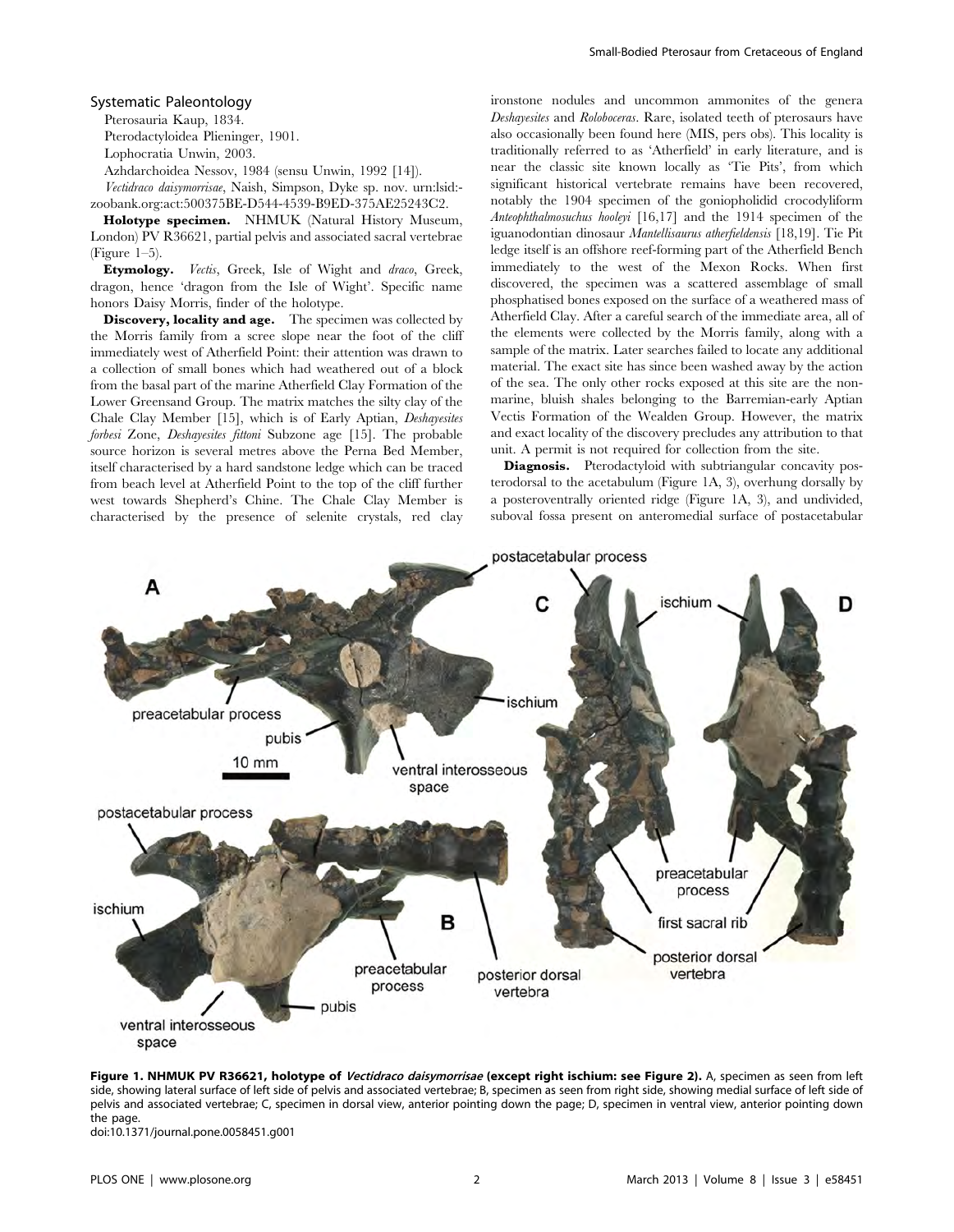

Figure 2. NHMUK PV R36621, incomplete right holotype ischium of Vectidraco daisymorrisae. A, medial view, showing largely featureless medial surface; B, lateral view, showing poorly expressed posteroventral convex region connected to feint diagonal ridge extending anterodorsally (compare with Figure 1A, 3). doi:10.1371/journal.pone.0058451.g002

process (Figure 1B, 4C–D), adjacent to convex dorsal surface. All three features represent autapomorphies of this taxon. The combined presence of a postacetabular process on the ilium where the shaft is elongate and where the entire length of the postacetabular process is similar in length to the convex terminus of the postacetabular process is also regarded as autapomorphic.

Nomenclatural acts. The electronic edition of this article conforms to the requirements of the amended International Code of Zoological Nomenclature, and hence the new names contained herein are available under that Code from the electronic edition of this article. This published work and the nomenclatural acts it contains have been registered in ZooBank, the online registration system for the ICZN. The ZooBank LSIDs (Life Science Identifiers) can be resolved and the associated information viewed through any standard web browser by appending the LSID to the prefix ''http://zoobank.org/''. The LSID for this publication is: urn:lsid:zoobank.org:pub:1E226E5F-4020-4C8C-BD7C-

09F4D0BD8E74. The electronic edition of this work was published in a journal with an ISSN, and has been archived and is available from the following digital repositories: PubMed Central, LOCKSS.

Description. The specimen includes most of the left side of the articulated pelvis (Figure 1): the prepubis, ventral part of the pubis and part of the anterior process of the ilium are missing, and adhering matrix (which cannot be removed without damaging the specimen) obscures the interior of the acetabulum and much of the medial surface of the pelvis. Much of the isolated right ischium was also discovered (Figure 2). The specimen is small, with a total preserved pelvis length of 40 mm and a maximum height of 27 mm (the pelvis would have been c. 20–30 mm longer when complete; the anterior part of the preacetabular process is missing). Closed sutures between all three pelvic bones, the fusion of three of the four preserved neural arches to their adjacent centra, the fusion of the sacral ribs to the ilium and to the neural arches, fusion between three of the four preserved centra and fully formed, fully ossified pelvic components show that the specimen was close to skeletal maturity, exhibiting an ontogenetic stage reported in other mature or near-mature pterosaur specimens [20,21]. It therefore appears to have been a small adult, and not a juvenile of a larger-bodied taxon.

The preserved part of the preacetabular process is dorsoventrally compressed and wider than deep (Figure 1A, C–D). Its tip is missing. A sharp-edged lateral ridge extends along its lateral side: this becomes rounder posteriorly, eventually terminating at the acetabular border. It is possible that this structure corresponds to the insertion point for the ambiens muscle. Ventral to this structure, a subtle concavity takes up most of the space anterior to the acetabular border. There is no trace of an iliopubic suture. The acetabulum is sub-circular (7 mm long and 7 mm tall) (Figure 1A, 3): the acetabular rim projects further laterally at the anterior end than at the posterior end. Adjacent to the posterior border of the acetabulum, a shallow triangular notch is present on the lateral side of the ilium (Figure 3). This structure has not previously been reported in a pterosaur and is an autapomorphy of this new taxon. A shallow, sub-rounded concavity is present posteroventral to this notch (Figure 3). It is located just dorsal to the presumed position of the obliterated ilioischiadic suture.

The postacetabular process of the ilium projects posterodorsally as a prominent, superficially 'T-shaped' process, the apex or terminus of which is much higher dorsally than the dorsal edge of the rest of the ilium (Figure 1A, 3). In lateral view, the process has a narrow shaft with sharp, slightly concave dorsal and ventral margins (Figure 1A, 3–4). A gently convex, obliquely oriented platform (12 mm long) forms the apex (Figure 3–4). Prominent edges differentiate this apex from the rest of the shaft. At its posterior end, the surface descends ventrally to wrap around the posterodorsal part of the shaft (Figure 4). A series of connected depressions are located on the lateral surface of the shaft, ventral to the anterior part of the apex (Figure 4A–B). The medial surface is more complicated. A deep, oval concavity, its longest axis being the anteroposterior one, takes up most of the anterodorsal part of the apex; a small, subtriangular concavity is present anteromedial to the larger structure (Figure 4C–D). Anteroventral to both structures, the anteromedial surface of the postacetabular process is occupied by a honeycomb-like arrangement of bony walls (Figure 4C–D): this reveals the presence of pneumatic, camellate bone texture. Pneumatisation of the pterodactyloid ilium has been reported for the ornithocheirid Anhanguera [22]; its presence in Vectidraco suggests that it is more widespread in Pterodactyloidea, though whether it evolved independently in these taxa or is phylogenetically ubiquitous awaits data from other taxa. Camellate bone has long been known from other pterodactyloids and been illustrated in the rostrum [13] and vertebrae and other postcranial elements [23] of several azhdarchoid taxa. Vectidraco demonstrates the presence of pneumatisation of the pterodactyloid postacetabular process.

The pubis is incomplete ventrally and posteriorly: it descends anteroventrally from the anterior part of the ilium and has a gently concave anterior margin (Figure 1, 3). This margin is thick and rounded. The more posterior part of the bone is a delicate lamina that is oriented such that its posterior border is located some distance medially relative to the anterior border (Figure 1A, 3). A similar dorsoventrally-aligned thickened anterior ridge and posterior lamina occur in Gegepterus changae from the Yixian Formation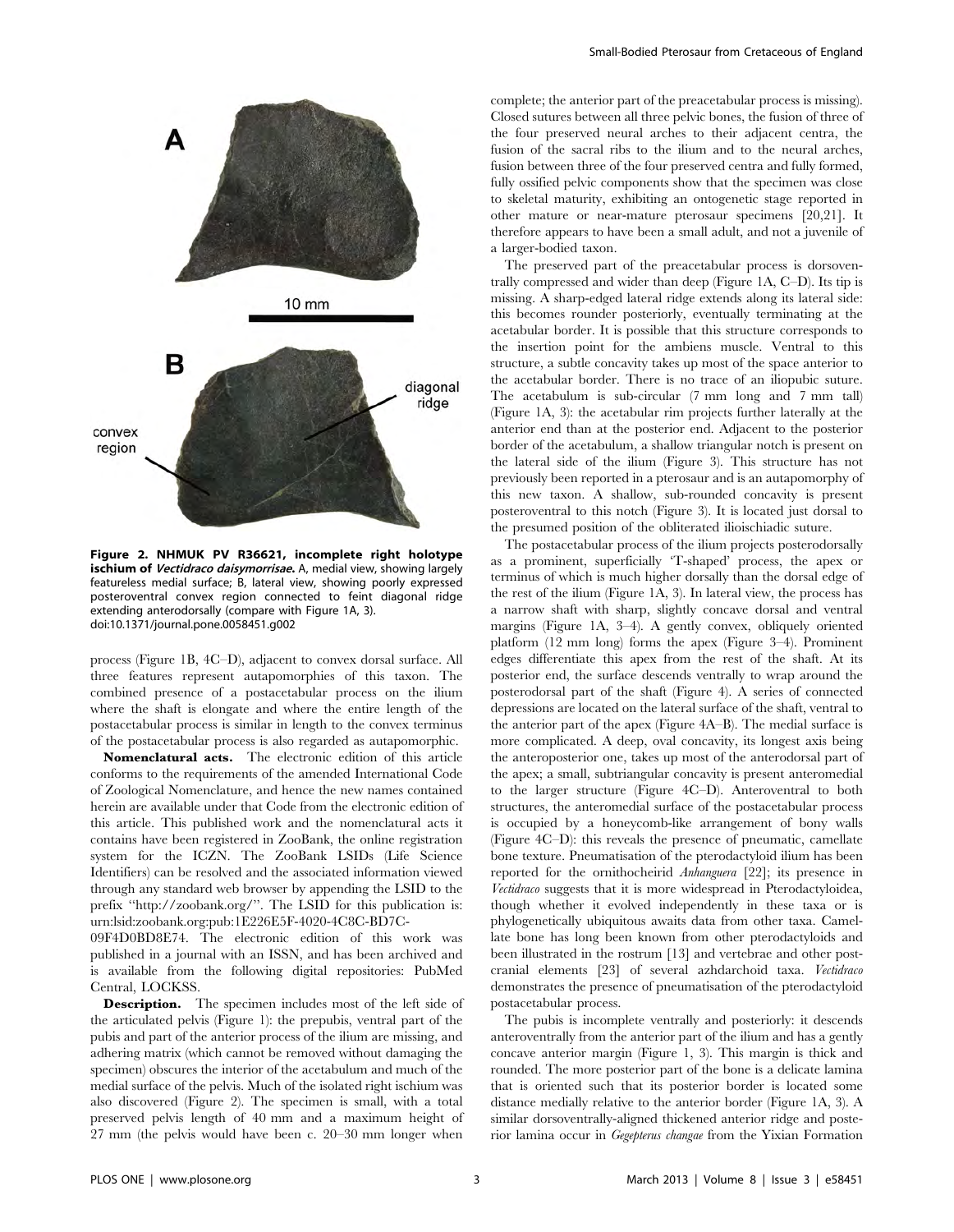

Figure 3. NHMUK PV R36621, left side of pelvis of Vectidraco daisymorrisae. A, diagrammatic representation, with associated vertebrae and matrix shown removed; B, detail of lower part of pelvis, showing autapomorphic subtriangular concavity and associated dorsal ridge posterior to acetabulum. The detailed anatomy of the ischium is more obvious on the left side than the right (compare with Figure 2). doi:10.1371/journal.pone.0058451.g003

[24]. Breakage at the ventral end of the pubis reveals a tear-droplike cross-sectional shape. The posterodorsal part of the pubis form part of the margin to a relatively large, oval foramen, ventral to the acetabulum (Figure 1A, 3). The anteroventral part of the ischium forms the opposite side of the foramen. The pubis and ischium did not, therefore, form a continuous plate like that seen in some pterodactyloids, but were separated by a ventral opening that could be referred to as a thyroid fenestra. However, since the structure in Vectidraco appears non-homologous with the thyroid fenestrae present in other diapsids [25,26], we have opted to use the neutral term 'ventral interosseous space' from hereon.

The ischium is a parasagitally-aligned sheet of bone (Figure 1A– B, 3). Both ischia are preserved (the right ischium is incomplete dorsally and is the only part of the right side of the pelvis yet discovered (Figure 2)). The bone is approximately square in lateral view, with sub-parallel anterior and posterior margins, and a straight-edged ventral margin aligned at  $90^\circ$  to the posterior margin. The posterior margin is very slightly concave; the ventral and anterior borders are particularly thin (Figure 1A, 2). On the lateral side of the ischium, a subtle diagonal ridge extends from just beneath the acetabulum to the posteroventral 'corner' of the bone (Figure 1A, 2, 3). A low, gentle convexity occurs at the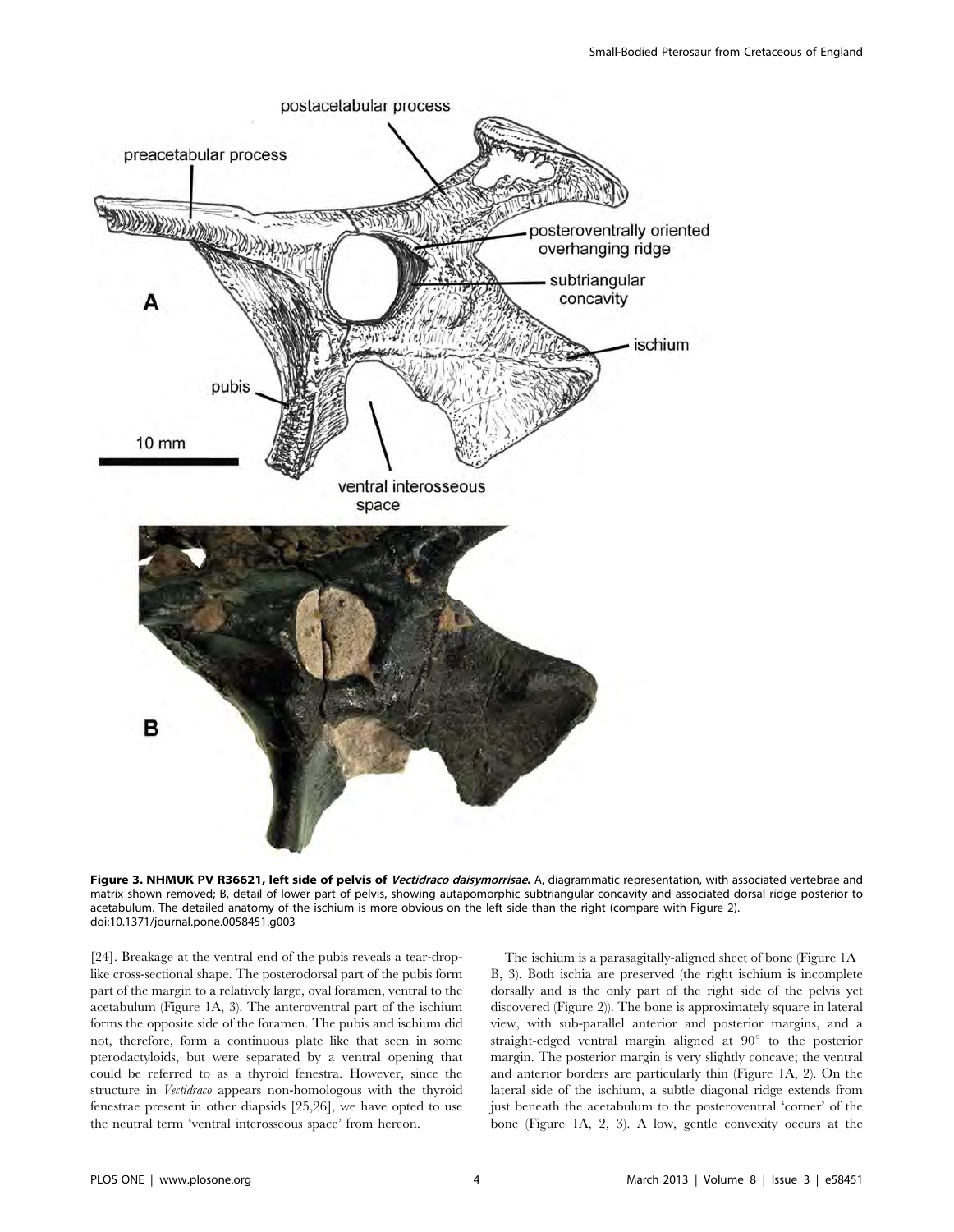

Figure 4. NHMUK PV R36621, left postacetabular process of Vectidraco daisymorrisae. A, postacetabular process in lateral view; B, diagrammatic interpretation of postacetabular process in lateral view, showing lateral fossa located anterodorsally and close to apex; note that apex is covered by a convex, platform-like structure that wraps around the apex posteriorly but is flatter anteriorly; C, postacetabular process in medial view; D, diagrammatic interpretation of postacetabular process in medial view showing large oval fossa and smaller, associated subtriangular cavity; anteroventral to both, damage to the bone surface reveals the camellate interior of the bone. doi:10.1371/journal.pone.0058451.g004

posteroventral termination of the ridge. Both the ridge and convexity are less obvious on the right ischium than the left: they appear indistinct in Figure 2.

Four vertebrae are preserved, the posterior three of which are connected to the ilium by dorsoventrally-flattened sacral ribs (Figure 1). These three are therefore interpreted as the anteriormost of the sacral vertebrae: the lateral parts of two additional sacral ribs project medially from the posterior part of the ilium (Figure 1A, C–D), so five sacrals were present in life. The most anterior preserved vertebrae does not possess elongate sacral ribs (Figure 1) and is identified as the posteriormost dorsal. The dorsal is the longest of the four vertebrae (10.5 mm long); the preserved sacrals are between 7 and 8.5 mm long. The centra decrease in height posteriorly. The ventral surfaces of the dorsal and first sacral centra are rounded while those of the second and third sacral centra are almost flat (Figure 1B). Ventral bulges on the dorsal centrum and first sacral look superficially like fully fused junctions between adjacent centra (Figure 1B) but are actually located close to the mid-lengths of these two vertebrae. On the lateral surfaces of all preserved centra, sub-oval pneumatic foramina occur posterior to the bases of the diapophyses (Figure 1A–B). The neural spine on the third sacral is missing while those on the remaining vertebrae lack their apices (Figure 1A–B); the tallest spine is that on the dorsal vertebra: this spine is subtriangular in anterior or posterior view and possesses two small, teardrop-shaped shallow fossae at the base of its anterior face. Prezygapophyses are best preserved on the first sacral vertebra and are anteroposteriorly short, dorsally convex and widely separated. The dorsal vertebra's neural canal is slightly wider than it is tall  $(4 \text{ mm} \times 3 \text{ mm})$ . The anterior articular surface of the dorsal vertebra's centrum is also wider than tall  $(6 \text{ mm} \times 4 \text{ mm})$ , but with details obscured by damage and matrix.

The sacral ribs project posterolaterally from the specimen's left side (Figure 1C–D). The best preserved of them belongs to the first sacral vertebra; at its point of emergence from the vertebra, it extends from just posterior to the prezygapophysis to the base of the postzygapophysis (Figure 1C). It is similar in length to the adjacent centrum. The rib is marked by striations on its posterior part. Lateromedially elongate spaces are present between the three anterior sacral ribs, whereas the posterior ribs are in such close contact that the space is reduced to a slit (Figure 1A, C–D).

Estimating the total size of Vectidraco is difficult given that pterodactyloids are highly variable in relative body proportions and wing shape [27]. By comparing the Vectidraco holotype with a skeletal reconstructions of the small azhdarchoid Tapejara created by Ross Elgin [28], we estimate that Vectidraco would have had a total length (from the tip of the rostrum to the tail) of c. 350 mm and a wingspan of c. 750 mm, though it should be understood that these are approximate given the above caveats. While the size of a fully mature individual remains unknown, it is unlikely to have been much larger. Accordingly, Vectidraco probably represents the smallest azhdarchoid yet reported: other small azhdarchoids (the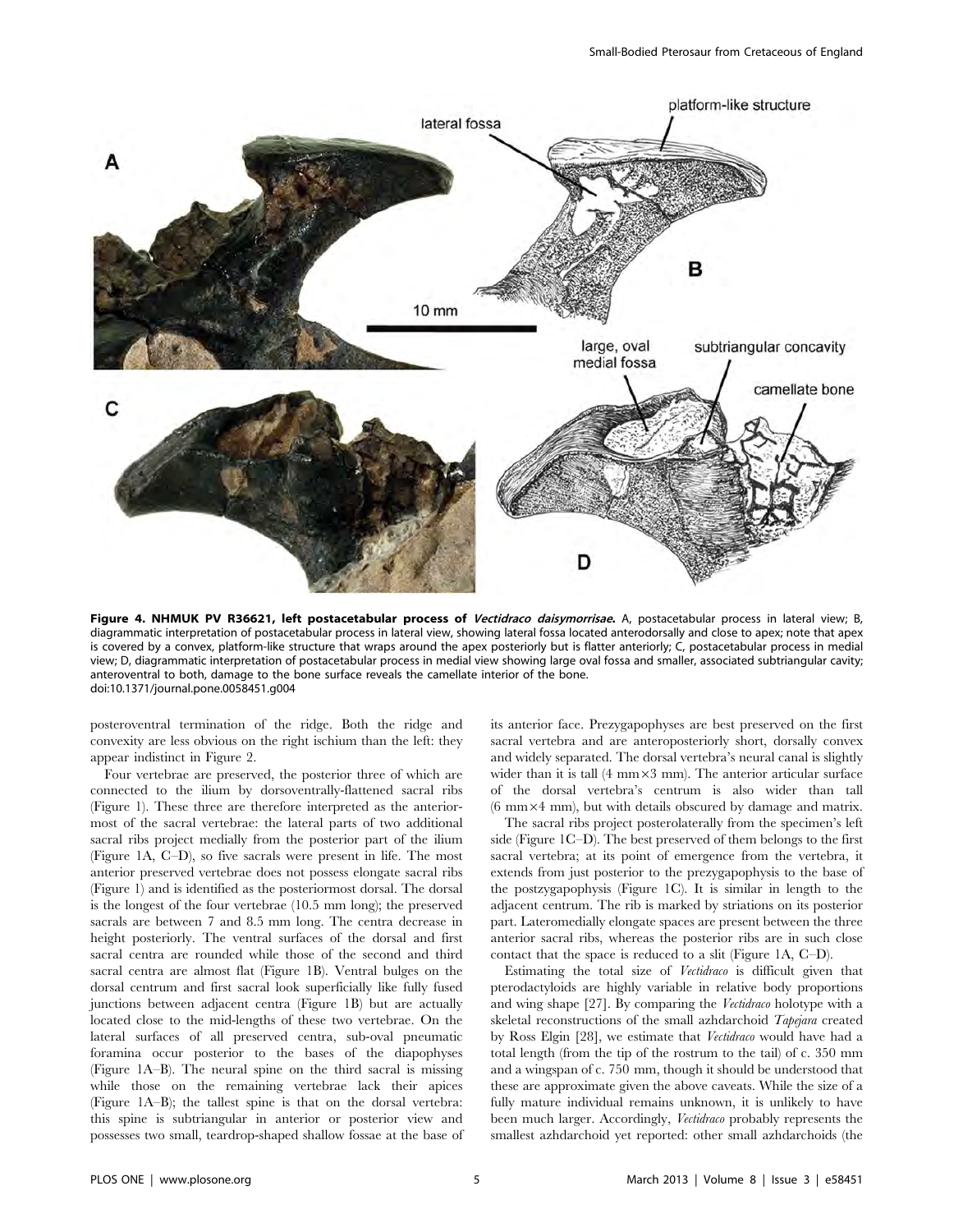

Figure 5. Speculative reconstruction of Vectidraco daisymorrisae. We assume that Vectidraco was similar in overall morphology and proportions to Tapejara and other small-bodied azhdarchoids, was edentulous, possibly crested, in possession of relatively short wings, and capable of parasagittal quadrupedal locomotion as shown here. Total length = c. 350 mm, wingspan = c. 750 mm. doi:10.1371/journal.pone.0058451.g005

Liaoning tapejarids Sinopterus and Huaxiapterus) have wingspans of 1140 and 1430 mm respectively [27]. A speculative reconstruction (Figure 5) assumes that Vectidraco was, like better known azhdarchoids, a proficient quadruped with proportionally short wings and an edentulous, probably crested skull.

#### Discussion

### Implications for Pterosaur Diversity

Vectidraco augments the known pterosaur diversity of Lower Cretaceous western Europe and helps fill an 'early Aptian gap' in the western European record. As indicated above, Lower Cretaceous western European pterosaurs might seem relatively diverse and well known, since they include the Valanginian taxa from the Hastings Group of southern England [9], the Barremian tapejarid, istiodactylid and ornithocheirid remains from Las Hoyas and Galve in Spain [29–31], the Barremian-early Aptian taxa of the Wealden Group in southern England [8–11], Prejanopterus curvirostra from the Aptian of La Rioja in Spain [32] and the Albian taxa from the Cambridge Greensand of England [33]. Among these taxa, only Prejanopterus from La Rioja and Istiodactylus latidens from the Vectis Formation of the Isle of Wight are from the early Aptian. Unwin et al. [34] referred to a jaw fragment from the Atherfield Clay Formation, referred to Ornithocheirus: aside from Vectidraco and the undescribed pterosaur teeth (presumed to be those of ornithocheirids on account of reported shape and size) noted here, this is the only reported Atherfield Clay Formation pterosaur. Vectidraco is thus significant in augmenting the poor western European record of Aptian pterosaurs.

However, pterosaurs can be considered well represented in Aptian strata elsewhere in the world: the partially Aptian [1,34,35] Yixian and Jiufotang formations, for example, have yielded high numbers of species representing most pterosaur lineages thought to exist during the Early Cretaceous. The Yixian Formation – dated to the late Barremian-early Aptian [1,35] – preserves anurognathids (Dendrorhynchoides curvidentatus), ornithocheiroids (Feilongus youngi, Haopterus cuiae and others), ctenochasmatids (Eosipterus yangi, Gegepterus changae and others) and tapejarids, while the Jiufotang Formation – dated to the Aptian  $[1,36]$  – has revealed istiodactylids, ornithocheirids, dsungaripteroids and tapejarids [1]. The Aptian-Albian Qingshan Formation of Shandong, China, has yielded possible dsungaripterid material [1] and the dsungaripterid *Lonchognathosaurus acutirostris* is from the ?Aptian-Albian Lianmuqin Formartion of Xinjiang Uygur Ziz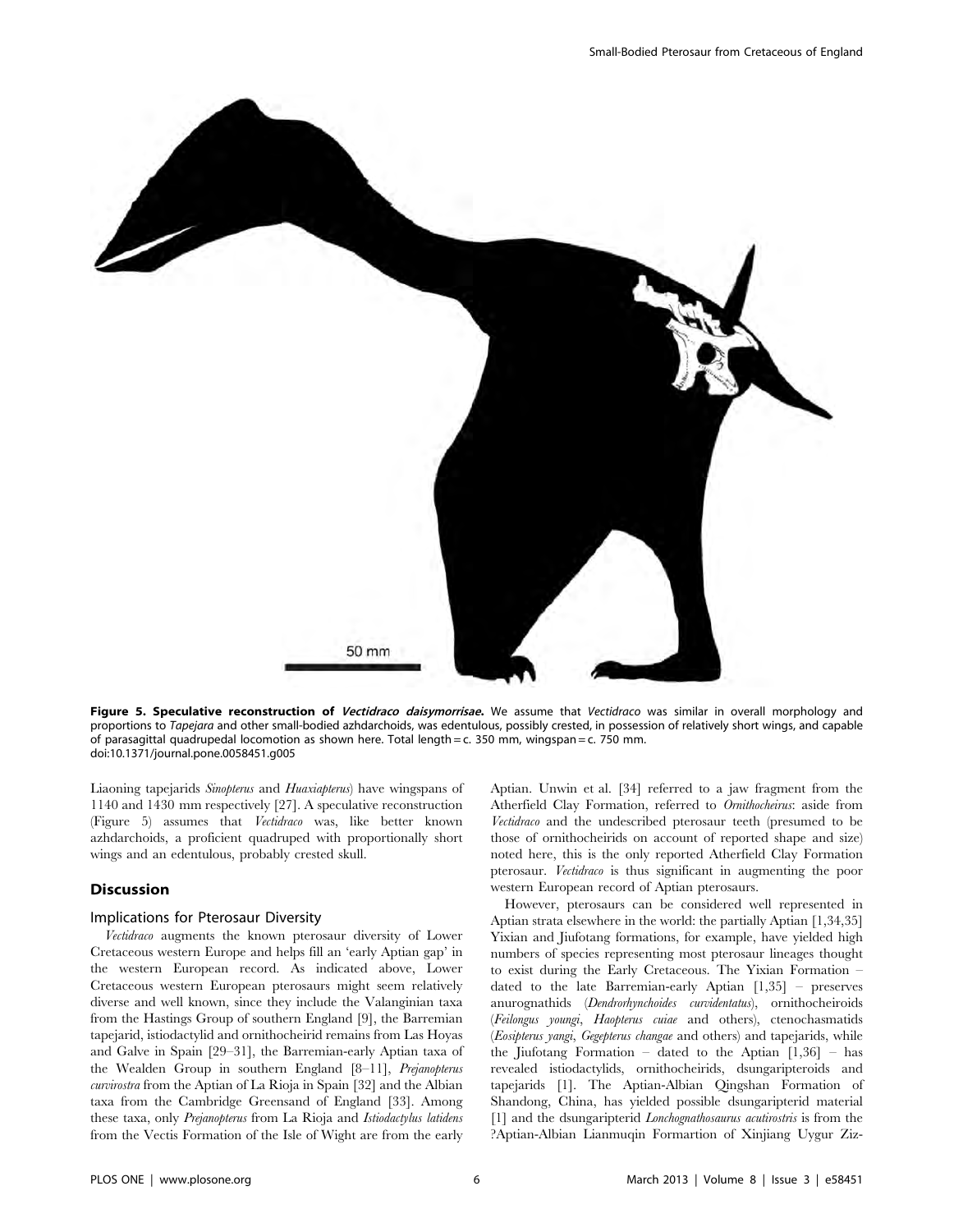hiqu, China [37]. Ornithocheirid material (possibly belonging to Coloborhynchus) is known from the Aptian-Albian Züünbayan Formation of Dornogovi, Mongolia [38]. Other Eurasian Aptian strata yielding pterosaurs (mostly ornithocheirids) are known, including the Khilok and Ilek formations of Russia [1].

The pattern emerging from these comparisons is that the pterosaur assemblages of Barremian and Aptian western Europe were similar in terms of lineage representation, and hence community structure, to the far better-known assemblages of Liaoning, with small-bodied azhdarchoids (e.g. Vectidraco, Europejara) and small-bodied, slender-snouted pterodactyloids (e.g. Prejanopterus) occurring alongside larger-bodied istiodactylids and ornithocheirids. Even after the Aptian, there is evidence that small-bodied azhdarchoids persisted in western Europe: Martill et al. [39] reported three cervical vertebrae from the Coniacian Chalk Formation of Kent that are possibly referable to the azhdarchoid clade Tapejaridae (here used in the restrictive sense favoured by Martill and Naish [13]). If the western European Lower Cretaceous pterosaur assemblage is approximately similar to that of Liaoning in terms of the number of lineages represented, why is the number of species and specimens so much higher at Liaoning? We suggest that major differences in the taphonomic settings of the respective localities explains, in part, this phenomenon: the Yixian and Jiufotang formation are dominated by fine-grained lacustrine deposits, interspersed by volcanic sediments that resulted in mass death assemblages and the rapid burial of small vertebrate carcasses [40]. In contrast, western European deposits of coeval age (e.g. the sediments of the Wealden Supergroup) are typically dominated by floodplain and estuarine depositional settings where vertebrate remains were typically broken apart, scattered and scavenged before the more resistant parts were incorporated into the sediment record [41]. While the small pterosaurs and theropod dinosaurs discovered at Liaoning are often articulated and near-complete (e.g. [42–46]), those from the Wealden typically consist of isolated bones [47,48]. In conclusion, the western European Lower Cretaceous pterosaur assemblage is most reasonably interpreted as strongly biased by the absence of sites where pterosaurs were both taxonomically diverse, and readily incorporated into the sediment record: a position that agrees with quantitative studies of pterosaur diversity across time [49]. We recognise, however, that environmental and other factors may also have contributed to differences in the respective pterosaur assemblages. Further work is needed to investigate this area.

#### Phylogenetic Relationships

Vectidraco daisymorrisae can be unambiguously identified as a pterosaur on account of its combination of long pre-acetabular process, prominent and posterodorsally oriented, 'T-shaped' postacetabular process, skeletal pneumatisation, and presence of (at least) five sacral vertebrae (Figure 1). While some of these characters (such as long preacetabular process and high number of sacral vertebrae) are present elsewhere within Reptilia, this combination is unique to Pterosauria.

Establishing the specimen's affinities within Pterosauria is more difficult. While pterosaur workers have frequently published diagrams comparing and contrasting the pelves of different pterosaur taxa [21,50–55], pelvic and/or sacral characters are mysteriously near-absent from phylogenetic studies of the group: neither Kellner [56] nor Unwin [57], for example, used a single pelvic character in their whole-pterosaur data sets of 74 and 60 characters, respectively, and pelvic and sacral characters are missing from the analyses of Kellner [58], Lü et al. [59] and Wang et al. [60]. Three pelvic characters were incorporated into the

analyses of non-pterodactyloid pterosaurian data compiled by Unwin [61] and Andres et al. [62], and a single character was used by Andres and Ji [63] in their analysis of Pterodactyloidea. These characters concern the proportional length of the anterior iliac process (or preacetabular process), shape of the ischiopubic plate, and the form of the prepubis: they serve to differentiate the condition present in the most basal pterosaurs from the remaining members of the groups. The derived conditions (where the anterior iliac process is proportionally long, the ischiopubic plate is expanded anteroventrally and posteroventrally, and the ventral part of the prepubis is transversely expanded) are widespread in Unwin's [57] proposed clade Caelidracones (defined by Unwin [57] as the node-based clade that includes Anurognathus ammoni, Quetzalcoatlus northropi and all descendants of their most recent common ancestor (Figure 6)). Ergo, these characters do not assist in identifying the affinities of Vectidraco, other than confirming its membership of Caelidracones. Within Caelidracones, Vectidraco differs from members of Anurognathidae in possessing a proportionally wide sacrum: its sacrum (measured as the distance between both ilia) is about twice as wide as the length of the ventral part of the ilium, whereas the ventral part of the ilium is approximately as long as the sacrum is wide in anurognathids [64]. The presence of a gap between the pubis and ischium also appears unique to Breviquartossa (the rhamphorhynchid+pterodactyloid clade (Figure 6)): the primitive condition for Pterosauria is to possess a continuous ischiopubic plate [61], with a ventral interosseous space between the two elements being seen only in Ornithocheiroidea (e.g., Anhanguera piscator [65], Arthurdactylus conandoylei [51]), Ctenochasmatoidea (Pterodactylus antiquus [66]) and Dsungaripteroidea (Dsungaripterus weii [67]). This character is known to be ontogenetically variable in some taxa: in juveniles of Rhamphorhynchus, the pubis and ischium are separate and only unite later during growth [68]. However, the ventral interosseous space is present in skeletally mature specimens of some taxa (e.g., Dsungaripterus weii [67]); it is conceivable that this is due to paedomorphosis.

Within Novialoidea (the node-based clade recognised by Kellner [56] that includes Campylognathoides liasicus, Quetzalcoatlus northropi, and all descendants of their most recent common ancestor: see Figure 6), the characters present within Vectidraco indicate membership of Pterodactyloidea. In contrast to nonpterodactyloids (including Wukongopteridae; e.g., Darwinopterus linglongtaensis [69]), the post-acetabular process of the ilium is strongly elevated and posterodorsally enlarged in Vectidraco (Figure 1A, 3–4). In non-pterodactyloids, the post-acetabular processes either lack a prominent posterodorsal enlargement or are approximately level with the dorsal surface of the rest of the ilium, or both. Some pterodactyloids possess the primitive state (e.g., Germanodactylus rhamphastinus [66]). Within Pterodactyloidea, ornithocheiroid pelves are quite different from Vectidraco: the postacetabular process of the ornithocheiroid ilium does not project well dorsal to the rest of the ilium, as it does in Vectidraco, nor does it possess a strongly narrowed shaft with a concave anterodorsal margin [21,51,52,65]. In pteranodontids and nyctosaurids, the postacetabular processes are medially inclined such that their apexes contact, and fuse with, the neural spine lamina [70,71].

Vectidraco is similar overall to Pterodactylus, regarded as a close relative of Cycnorhamphus, Ctenochasmatidae and differing combinations of other taxa by Kellner [56] and Unwin [57] and the studies based on these two works. Kellner [56] used Archaeopterodactyloidea for the node-based clade that includes Pterodactylus, Ctenochasma and kin, while Unwin [57] used Ctenochasmatoidea for the node-based clade containing Cynorhamphus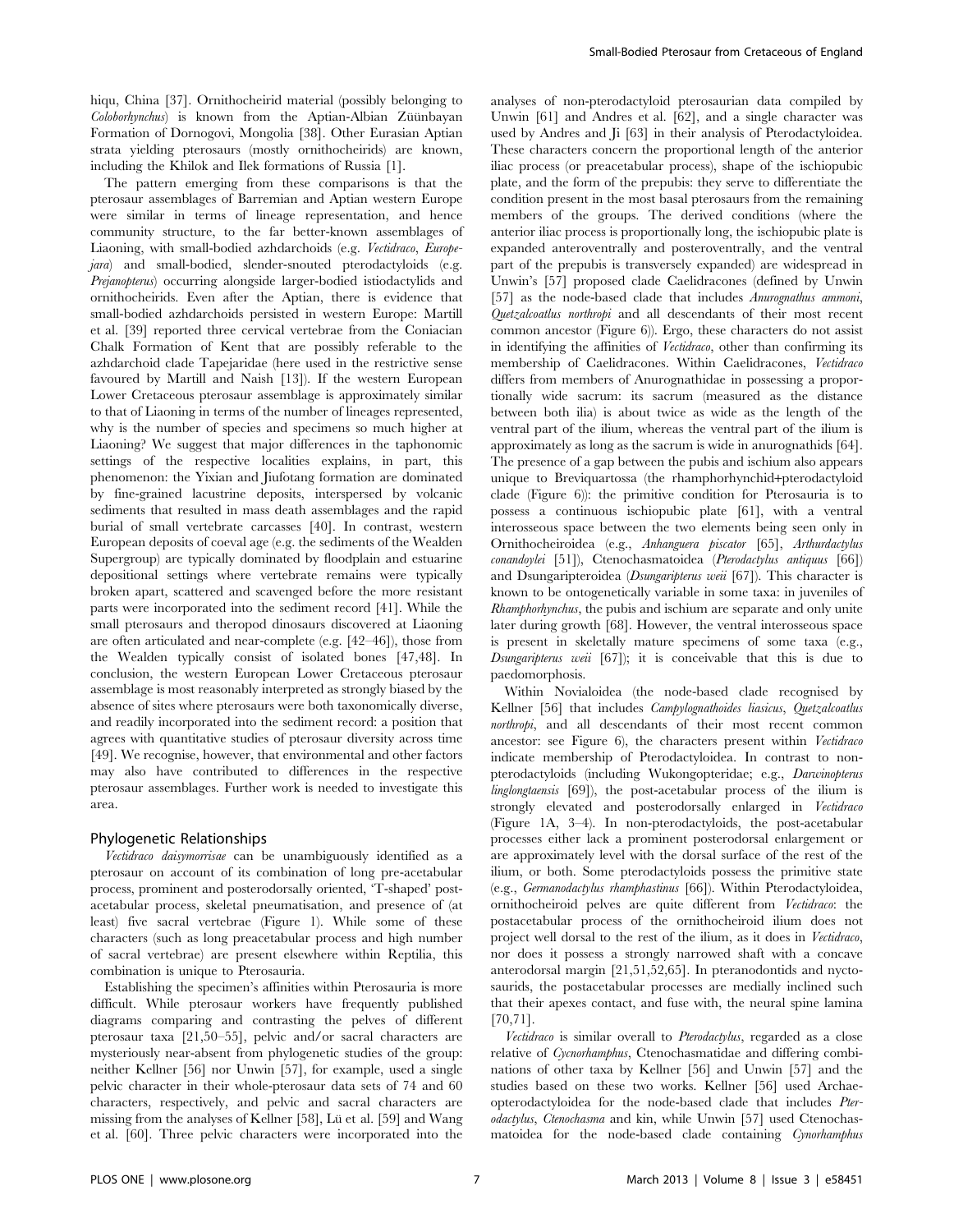

Figure 6. Highly simplified pterosaur phylogeny – topology based on that recovered by Unwin [57] – to show phylogenetic content of clade names used in the text. Caelidracones, Breviquartossa and Lophocratia are all node-based clades named by Unwin [57]. Novialoidea is a node-based clade named by Kellner [56]; it is essentially identical in content and definition to Unwin's Longchognatha [57]. Pterodactyloidea was defined by Unwin [57] as the node-based Pteranodon longiceps+Quetzalcoatlus northropi clade but by Kellner [56] as the Pterodactylus antiquus+Quetzalcoatlus northropi clade. Neither definition is satisfactory since neither 'captures' all taxa in all topologies. Pterosaur silhouettes provided by Mark Witton. doi:10.1371/journal.pone.0058451.g006

suevicus, Pterodaustro guinazui and kin. Pterodactylus and Vectridraco share an anteriorly concave margin to the pubis, an elevated postacetabular processes with an expanded, posterodorsally convex apex, and an interosseous space [66]. However, in some character states (in *Pterodactylus*, the acetabulum is oval rather than circular, and the shaft of the postacetabular processes is proportionally shorter in *Pterodactylus* than that of *Vectidraco* [66]), Pterodactylus is less like Vectidraco than are members of Azhdarchoidea. This conflicting signal makes it difficult to determine from comparison alone whether Vectidraco and Pterodactylus might be closely related. Other putative relatives of Pterodactylus differ from Vectidraco in lacking a distinctly elevated, expanded apex to the postacetabular processes and an interosseous space [21,50]. It appears most likely that the similarities shared by Pterodactylus and Vectidraco represent convergence: this is supported by the results of our cladistic analysis (see below).

At least some dsungaripterids (specifically *Dsungaripterus weii*) resemble Vectidraco in possessing an interosseous space [67]. In the unnamed Jurassic dsungaripterid DFMMh/FV (Dino-Park Münchehagen/Verein zur Förderung der niedersächsischen Paläontologie e.V.) 500 [53], however, a ventral interosseous space seems to be absent; furthermore, the ischiopubic plate is shallow compared to that of *Vectidraco* and most other pterodactyloids [53]. The Jurassic dsungaripterid DFMMh/FV 500 and Dsungaripterus also differ from Vectidraco in that the posterodorsal process is only slightly elevated relative to the rest of the ilium, the shaft is short, and the apex is poorly developed [53,67]. These differences suggest that Vectidraco is not a member of Dsungaripteroidea.

Little information is available on the azhdarchoid pelvis: even in the many Liaoning Province tapejarid specimens this part of the skeleton is poorly preserved or highly incomplete, or both. However, Vectidraco resembles azhdarchoids such as Tapejara in possessing an elevated posterodorsal process on the ilium that has a narrowed shaft and a dorsally convex apex [72] (Figure 1A, 3–4); it is further similar to Tapejara in possessing fossae on the medial surface of the posterodorsal process (Figure 4C–D) (note that the postacetabular process of the ilium is wrongly labelled as the prepubis in Eck et al. [72]). Some azhdarchoid specimens reveal a complete ischiopubic plate and a posterodorsal process on the ilium that possesses a much shorter 'shaft' than Vectidraco [54]. The Crato Formation azhdarchoid specimen described by Sayão and Kellner [54] – regarded as a member of Neoazhdarchia by Unwin and Martill  $[73]$  – is similar in overall shape and the form of its posterodorsal process to the Santana Formation pelvis described by Bennett [74], suggesting referral of this latter specimen to Azhdarchoidea.

In conclusion, the presence of a strongly elevated, posterodorsally enlarged post-acetabular process of the ilium (Figure 1A– B, 3–4), and of a ventral interosseous space between the pubis and ischium (Figure 1A, 3), indicate referral of Vectidraco to Pterodactyloidea. The well developed and strongly elevated posterodorsal process with fossae on its medial side (Figure 1B, 4C–D) indicates that Vectidraco is most likely a member of Azhdarchoidea.

We were interested in testing this qualitative assessment further, and in seeing if any useful phylogenetic signal can be extracted from assessment of the character states present in the pterosaurian pelvis. We therefore compiled a list of morphological characters gleaned from examination of the pterosaur pelvis, including the prepubis and sacrum. Excluding autapomorphies, we found 23 characters that could be reliably coded for a phylogenetic analysis (see Text S1). It is peculiar that such a large amount of character information has been neglected in previous studies; Hyder et al. [21] also recently drew attention to the large amount of character information present within the pterosaur pelvis and showed how distinct and homogenous pelvic types could be matched with the clades recognised by some authors. The following characters were used in our analysis:-

1. Terminal section of prepubis: anteroventral edge straight in dorsal view (0); convex in dorsal view (1). The prepubis can be schematically likened to a 'fan-shaped' element that consists of a posterodorsally inclined 'stem' and an expanded anteroventral section (Figure 7). The form of the latter section is variable. Because the straight condition is apparently commoner in Jurassic pterosaurs [50,54] (Figure 7A–B), we infer that it represents the primitive condition.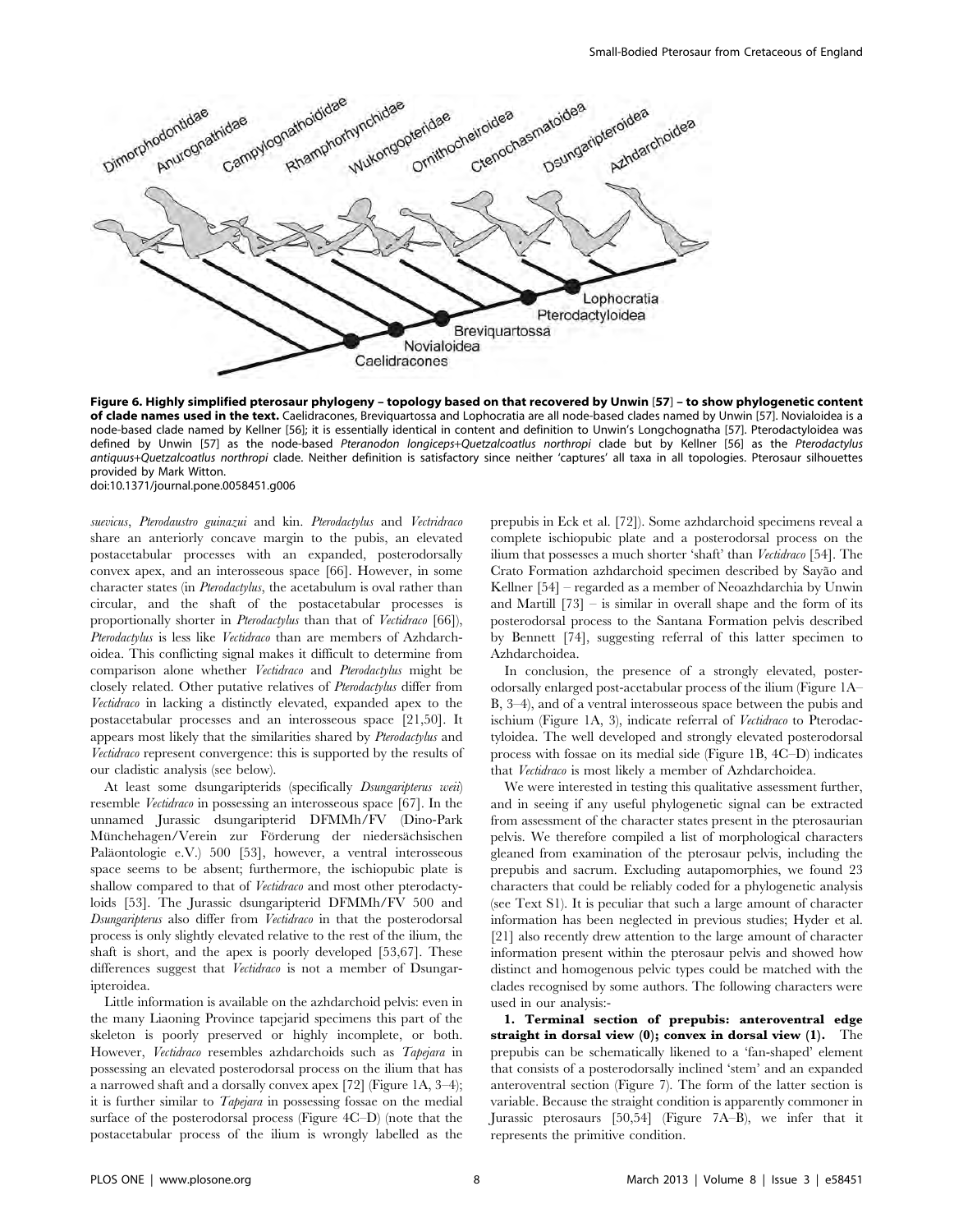

Figure 7. Different pterosaur prepubes in dorsal view, showing different states of characters 1–3, as illustrated by exemplar taxa. A, left half of prepubis of Dimorphodon macronyx in dorsal view, after Sayão and Kellner [50]; B, complete prepubis of Dimorphodon macronyx in dorsal view, after Sayão and Kellner [50]; C, left half of prepubis of Eudimorphodon ranzii in probable ventral view, after Wild [71]; D, complete prepubis of Nyctosaurus gracilis, after Williston [64]. See text for accompanying description of characters and their primitive (0) and derived (1) states. Scale  $bar = 10$  mm. doi:10.1371/journal.pone.0058451.g007

2. Prepubis in ventral view: 'paddle-shaped' (0); with branching shape (1). As described above, the prepubis includes an expanded anteroventral section connected to a posterodorsally inclined 'stem'. In most pterosaurs, the anteroventral part is expanded and proportionally large. This is the case in Dimorphodon [54] (Figure 7A–B), Eudimorphodon [75] (Figure 7C), and the majority of pterodactyloids [50,54]. A different condition is present in Rhamphorhynchus [76], Nyctosaurus [70] (Figure 7D) and Pteranodon [71]. Here, the anteroventral part of the prepubis is gracile, giving the whole bone a branching form very different from the paddle-like shape present in other taxa (Figure 7D). Because the gracile, branching prepubic shape is rare and phylogenetically restricted, it is assumed here to represent the derived condition.

3. Shaft of prepubis: well differentiated from terminal section (0); short and poorly differentiated from terminal section (1). Pterosaurs are variable with respect to the form of the prepubic shaft: it is proportionally long and well differentiated from the anteroventral part of the bone in some taxa (e.g., Dimorphodon [54] (Figure 7A–B), Rhamphorhynchus [76], Pterodactylus [66], Gegepterus [24]), but short and poorly differentiated from it in others (e.g., Eudimorphodon [75] (Figure 7C), Pteranodon [71]). We infer that the long-shafted condition is primitive since it is commoner and more widespread across phylogeny: the shortshafted condition seems to have arisen on a few, separate occasions.

4. Ischiopubic plate: with pubis unexpanded (0); both elements expanded (1) (modified from Unwin [57]). In some non-pterodactyloid pterosaurs, the lateral surface of the pubis is anteroposteriorly short and almost rod-like (e.g., Dimorphodon [77]) (Figure 8A), while in other non-pterodactyloids (e.g., Eudimorphodon [75]) and in all pterodactyloids [21,50–52] (Figure 8B–F) it is anteroposteriorly long and more similar in size to the ischium. The pubis is regarded here as 'expanded' if, in lateral view, it is more than half the length of the lateral surface of the ischium. Based on the prevalence of the 'unexpanded' pubis in non-pterodactyloids, it is here assumed that this condition is the primitive one. Unwin [61] used the character 'ischiopubis: unexpanded (0), expanded (1)' (character 48) and coded Preondactylus, Dimorphodon and Peteinosaurus as showing the primitive state; Campylognathoides, Eudimorphodon, Scaphognathus, Sordes, Dorygnathus, Rhamphorhynchus and Pterodactyloidea were coded with the derived state. In forms where the fusion of the pubis and ischium obscures their margins (e.g., Nyctosaurus [70]), the position of the obturator foramen provides an indication of the position of the puboischial symphysis and allows the size of the pubis to be estimated.

5. Pubis: lateral surface essentially smooth (0); with anterolateral ridge for articulation with prepubis forming distinct separate section on bone (1). The pubis in most pterosaurs is, viewed laterally, flattish, slightly convex or slightly concave (Figure 8F). In a number of taxa, however, a straight or anteriorly concave pillar- or vertical ridge-like structure forms the anterior margin to the pubis (e.g., Campylognathoides [78], Coloborhynchus [52], Pteranodon [71], Tapejara [72], Vectidraco) (Figure 8C). Its squared-off ventral end articulates with the prepubis. In those specimens where the symphysis between the pubis and ischium is obscured by fusion, this structure is still positioned further anteriorly than is the obturator foramen. This shows that at least part of the pubis still occurs posterior to the anterolateral ridge; in other words, that the anterolateral ridge is not synonymous with the pubic bone itself but, rather, is part of it. Because the absence of a vertical ridge or pillar is more widespread, especially in Triassic and Jurassic pterosaurs, we interpret its presence as the derived state.

6. Pubis: with straight anterior margin (0); anterior margin concave (1). The anterior margin of the pterosaur pelvis (as seen in lateral view) is straight or gently convex in some taxa (e.g., Dimorphodon [77] (Figure 8A), Campylognathoides [78], Rhamphorhynchus [76], Pterodactylus [66] (Figure 8F), Gegepterus [24]). However, in others, the same margin is concave, creating a 'toelike' anteroventral extension for articulation with the prepubis. In some, the concavity is subtle (e.g., *Eudimorphodon* [75], *Anhanguera* [79], Tapejara [72]) and the anteroventral extension is tiny; in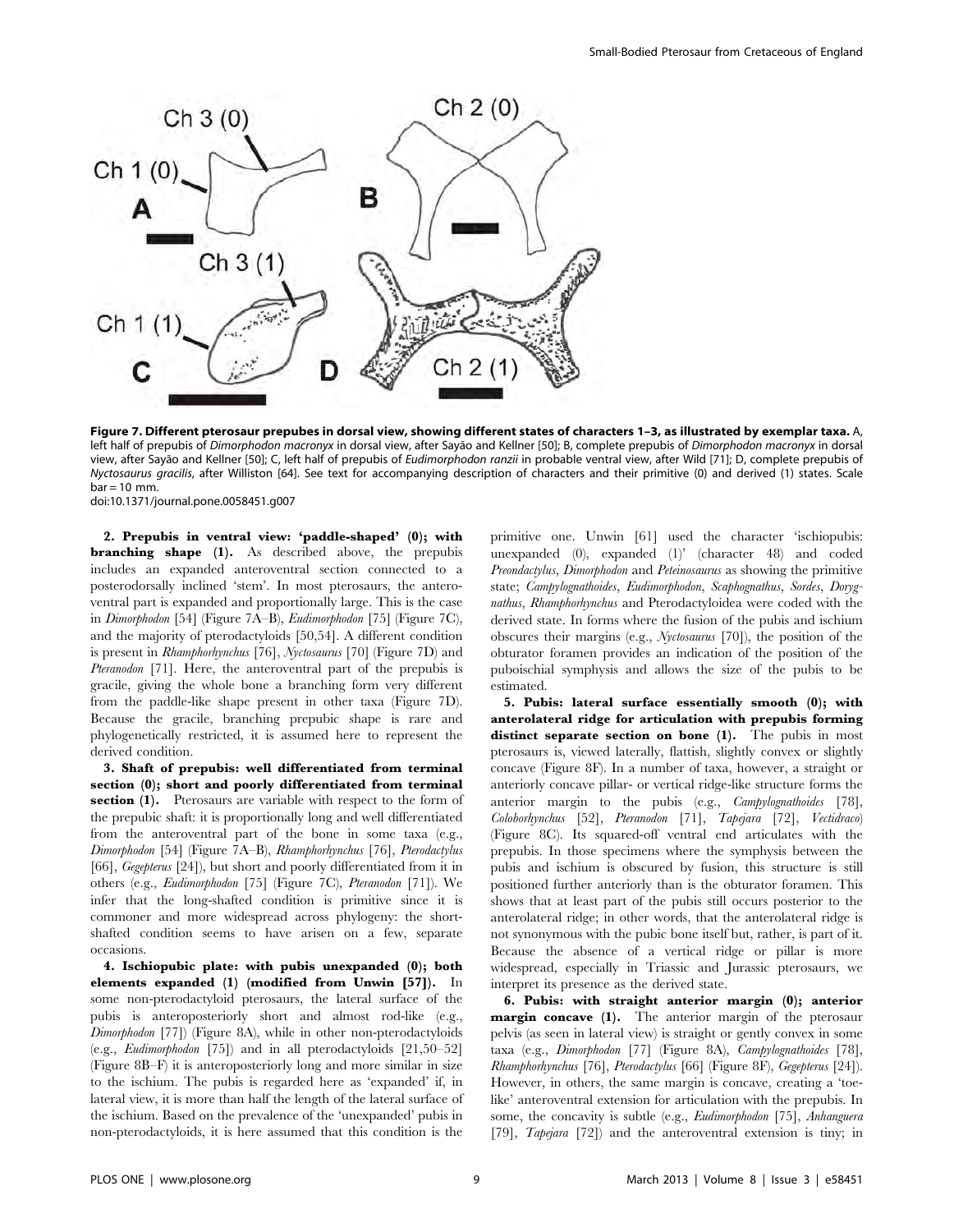

Figure 8. Pterosaur pelves in left lateral view showing different states of characters 4–8 and 10–11, as illustrated by exemplar taxa. A, Dimorphodon macronyx, after Wellnhofer [50]; B, Crato Formation neoazhdarchian MN 6588-V, after Sayão and Kellner [50]; C Coloborhynchus spielbergi, after Veldmeijer [48]; D, Kimmeridgian dsungaripterid DFMMH/FV500, after Fastnacht [53]; E, Germanodactylus rhamphastinus, after Wellnhofer [66]; F, Pterodactylus antiquus, after Wellnhofer [32]. See text for accompanying description of characters and their primitive (0) and derived (1) states. Scale bar = 10 mm. doi:10.1371/journal.pone.0058451.g008

others, the concavity is prominent and the anteroventral extension is too (e.g., Germanodactylus rhamphastinus [66] (Figure 8E)). In forms with well developed concavity and anteroventral extension on the anterior pubic margin, the pubis mirrors the approximate form of the ischium. Because the straight condition seems to be more widespread in non-pterodactyloids it is assumed to represent the primitive one. An anteroventral expansion appears to be absent in the German dsungaripterid DFMMh/FV 500 (Figure 8D), and indeed Fastnacht [53] described the pubis as ''rectangular in lateral view'' (p. 276); however, the anteroventral part of the pubis is either missing or obscured in this specimen, so it is here coded  $\Delta$ 

7. Ischiopubic plate: continuous (0); ventrally open interosseous space between pubis and ischium (1). In non-pterodactyloids, the ischiopubic plate is continuous, as is the primitive condition for diapsids. The plate is continuous in Eudimorphodon [75], Dimorphodon [77] (Figure 8A), Rhamphorhynchus [76], Nyctosaurus [70], Pteranodon [71] and Germanodactylus [66] (Figure 8E), for example. In contrast, a distinct notch or emargination, often resembling an inverted 'V', separates the ventral parts of the pubis and ischium in some taxa, including Pterodactylus [66] (Figure 8F) and Vectidraco (Figure 3). In at least some taxa, it appears that this character changed during ontogeny, with the ventral emargination of juveniles closing at maturity [68]. However, the emargination does appear to still be present in some taxa when they have reached maturity; Rhamphorhynchus was coded as polymorphic for this character because the subadults and adults we examined while coding [76] possessed both character states. The inclusion of the non-pterosaurs Omithosuchus and Herrerasaurus in the Wang et al. data set used here [80] meant that we only examined the proximal, sheet-like portions of the pubis and ischium when coding for this character. In Herrerasaurus, both sections are deep and continuous ventral to the acetabulum [81]; in Ornithosuchus, an interosseous space is apparently present between the two elements [82].

8. Ischiopubic plate: depth less than or equal to twice approximate length of acetabulum (0); depth more than twice length of acetabulum (1). In non-pterodactyloid pterosaurs like Dimorphodon [77] (Figure 8A) and Eudimorphodon [75], the ischiopubic plate ventral to the acetabulum is relatively shallow, being less than twice as deep as the acetabulum is long. This condition is reversed in many other pterosaurs [21,50–55] (Figure 8B).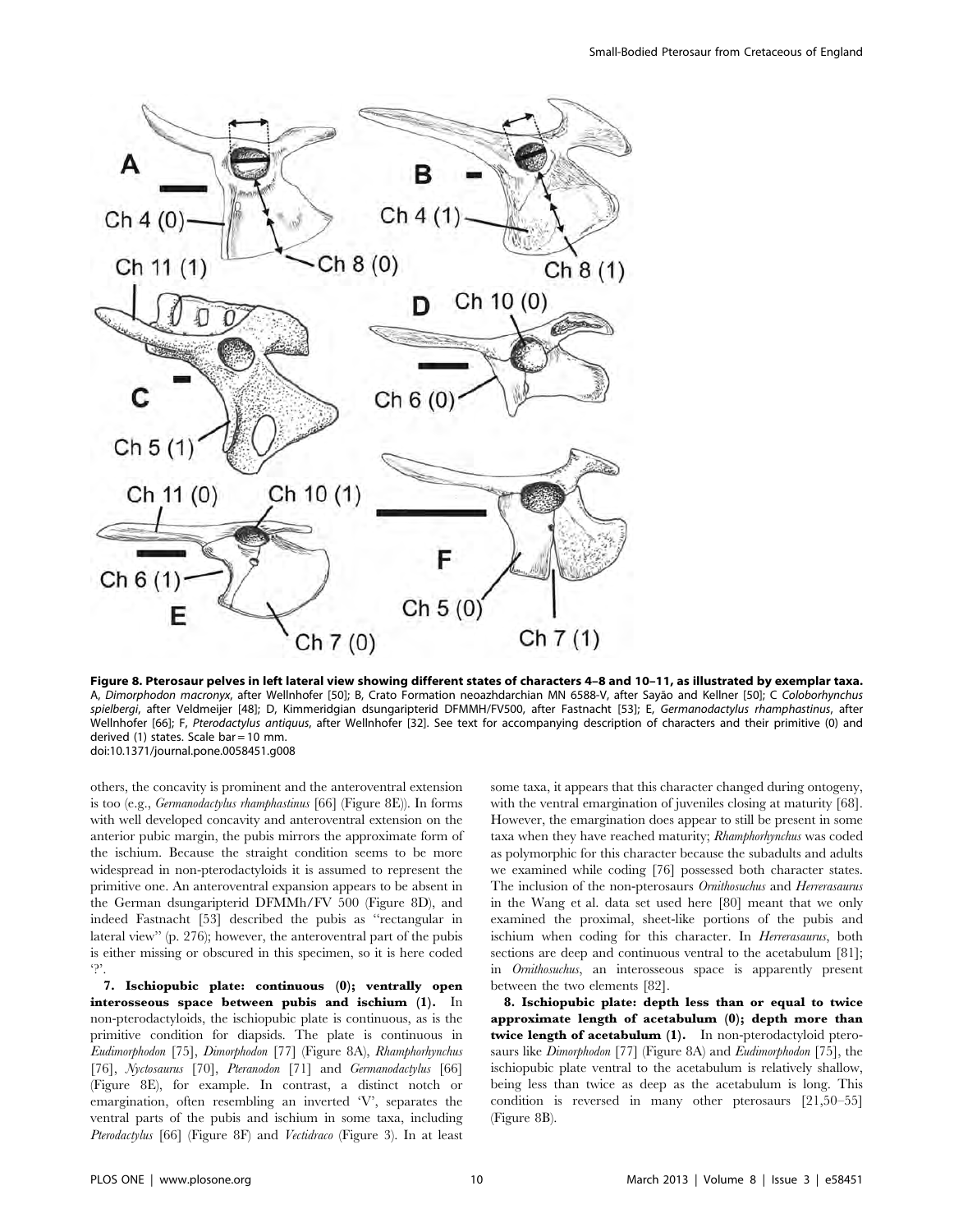9. Ischia: ventrally separate (0); ventrally in contact (1). While little information is available on the three-dimensional form of the pterosaur pelvis, we know that the ischia are ventrally in contact in Pteranodon longiceps [71], Coloborhynchus spielbergi [52] (Figure 9B) and AMNH (American Museum of Natural History, New York) 22569 [74]. A lack of ventral contact appears typical for other pterosaurs (Figure 9A) and hence this is regarded as the primitive character state. In Germanodactylus rhampastinus, the pelvis is preserved in ventral view but partial collapse of the ischiopubic plates makes it difficult to determine whether an ischial symphysis was initially present [66]. This character is known to be sexually dimorphic in Darwinopterus modularis [83]; however, in other pterosaurs with sexually dimorphic pelves (e.g., Pteranodon), all individuals express the same character state [71].

10. Acetabulum: circular or sub-circular (0); oval, longest axis horizontal (1) (Figure 8). Most pterosaurs possess an approximately circular acetabulum (Figure 8D). However, a more oval-shaped acetabulum is present in Pterodactylus antiquus [66] (Figure 8F) and Germanodactylus rhampastinus [66] (Figure 8E).

11. Preacetabular process of ilium: mostly straight along length (0); dorsally curved (1). In some pterosaurs (e.g. Eudimorphodon ranzii [75] (Figure 10A), Germanodactylus rhampastinus [66] (Figure 8E)), the preacetabular process is approximately straight as it projects from the anterodorsal part of the ilium. In others (e.g. Pterodactylus antiquus [66] (Figure 8F)) it curves dorsally. The straight condition is more common in Triassic and Jurassic pterosaurs and hence is hypothesised to be the primitive state.

12. Preacetabular process of ilium: similar in length to postacetabular process (0); longer (1) (Unwin [61]). In Triassic pterosaurs (e.g. Eudimorphodon ranzii [75] (Figure 10A)), the pre- and postacetabular processes of the ilium are similar in length. In many pterodactyloids, the preacetabular process is longer [21,50–55] (Figure 10B). Following Unwin [61], we assume that the short condition is the primitive one.

13. Postacetabular process of ilium: with dorsal apex similar in height to rest of dorsal surface of ilium (0); strongly elevated relative to rest of ilium (1). In nonpterodactyloid pterosaurs, the postacetabular process either continues posteriorly from the main body of the ilium such that its apex is similar in height to the part of the ilium dorsal to the acetabulum (e.g., Eudimorphodon ranzii [75] (Figure 10A)), Rhamphorhynchus [76] (Figure 10B)), or is elevated a short distance dorsal to it at its apex (Dimorphodon macronyx) [77] (Figure 8A). In some pterodactyloids (e.g. Vectidraco (Figure 1A, 3–4)), the postacetabular process projects at a high angle relative to the dorsal surface of the ilium [21,50–55].

14. Postacetabular process of ilium: no clear shaft prior to terminus (0); distinctly narrowed shaft region, much narrower than length of terminus (1). In some pterosaurs, the postacetabular process projects posteriorly or posterodorsally with subparallel dorsal and ventral margins: there is either no distinct shaft region proximal to the terminus, or a very short, thick one. This condition is presumably primitive, since it is present in Dimorphodon [77] (Figure 8A), Eudimorphodon [75] (Figure 10A), Rhamphorhynchus [76] (Figure 10B), Pteranodon [71] (Figure 10H), Anhanguera and other ornithocheirid-like taxa [51–52,79]. In contrast, a distinctly narrowed shaft region is present in a number of pterodactyloids, including Pterodactylus [66] (Figure 10I), AMNH 22569 [74], MN 6588-V [54] (Figure 10C), Tapejara [72] (Figure 10D) and Vectidraco (Figure 1A, 3–4). A distinctly narrowed shaft region of this sort is present across Azhdarchoidea, since AMNH 22569, MN (Museu Nacional, Rio de Janeiro) 6588-V and Tapejara are all hypothesised members of that clade [21]; the presence of this narrowed shaft in Vectidraco (Figure 1A, 3–4) indicates an azhdarchoid position for this taxon. Note that taxa in which there is no distinct terminus to the postacetabular process (e.g. Eudimorphodon [75] (Figure 10A)) are coded as possessing the short-shafted condition; this is because the entire postacetabular process is short in these taxa.

15. Postacetabular process of ilium: terminus unexpanded, or less than length of acetabulum (0); terminus expanded, as long as or longer than acetabulum (1). In Triassic and Early Jurassic pterosaurs, the postacetabular process either lacks an expanded terminus altogether [75] (Figure 10A–B), or has a small expansion that does not exceed the acetabulum in length [77] (Figure 10B). A much enlarged terminus is present in some pterodactyloid taxa [54,72] (Figure 10C) and is interpreted as the derived condition.



Figure 9. Pterosaur pelves in dorsal view showing different states of characters 9 and 20–22, as illustrated by exemplar taxa. A, Rhamphorhynchus muensteri, after Wellnhofer [32]; B, Coloborhynchus spielbergi, after Veldmeijer [48]. See text for accompanying description of characters and their primitive (0) and derived (1) states. Scale bar = 10 mm. doi:10.1371/journal.pone.0058451.g009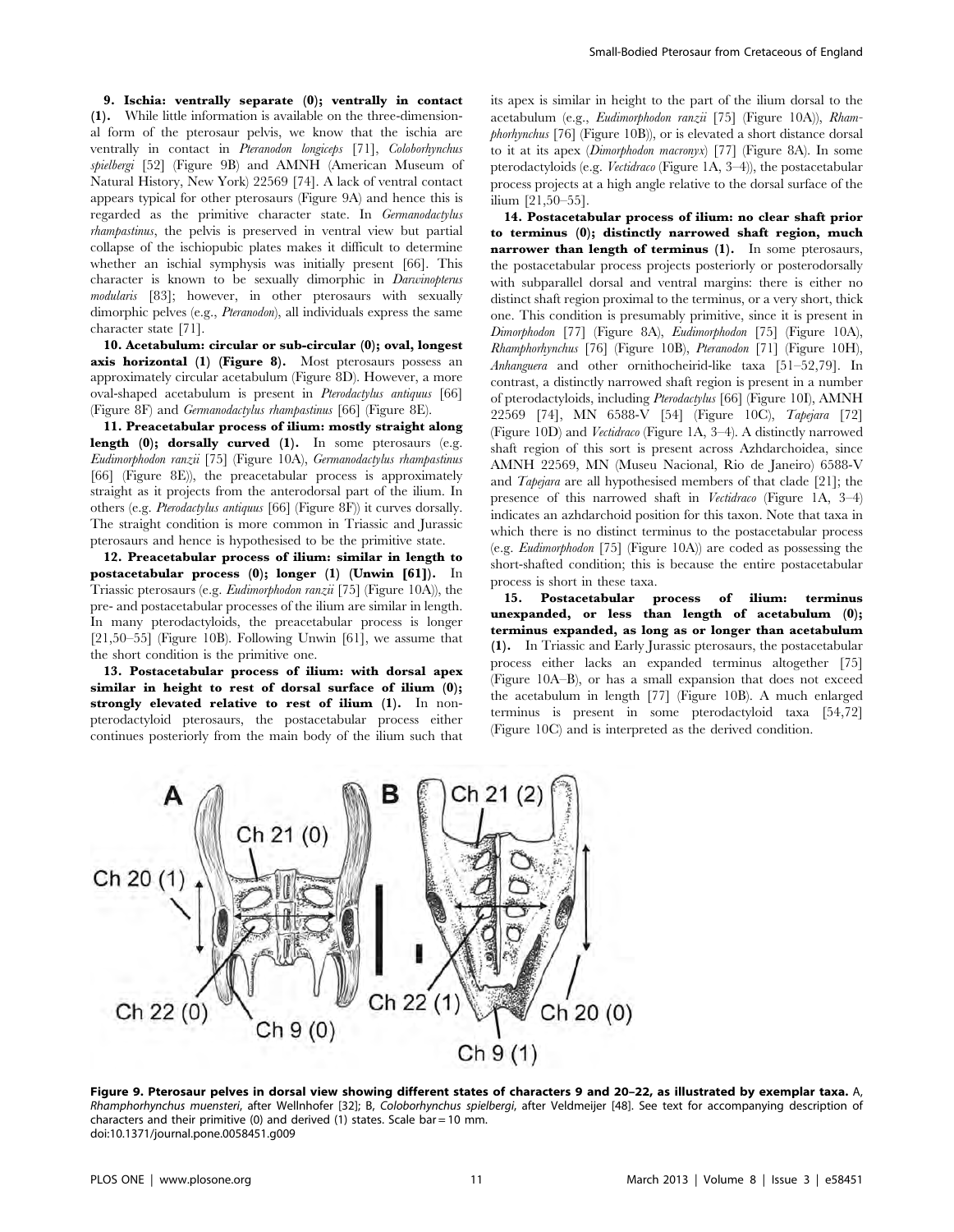

Figure 10. Pterosaur pelves in left lateral view (except D and F) showing different states of characters 12–19 and 23, as illustrated by exemplar taxa. A, Eudimorphodon ranzii, after Wild [71]; B, Rhamphorhynchus muensteri, after Wellnhofer [76]; C, Crato Formation neoazhdarchian MN 6588-V, after Sayão and Kellner [50]; D, postacetabular process in medial view of Tapejara wellnhoferi, after Eck et al. [72]; E, Dsungaripterus weii, after Young [67]; F, right side of pelvis in medial view of Nyctosaurus gracilis, after Williston [70]; G, Kimmeridgian dsungaripterid DFMMH/FV500, after Fastnacht [53]; H, Pteranodon longiceps, after Bennett [71]; I, Pterodactylus antiquus, after Wellnhofer [66]. See text for accompanying description of characters and their primitive (0) and derived (1) states. Scale bar = 10 mm. doi:10.1371/journal.pone.0058451.g010

16. Postacetabular process of ilium: terminus with subhorizontal dorsal edge (0); terminus with convex dorsal edge (1). In pterodactyloids with an elevated postacetabular process, the dorsoposterior margin may be either straight or convex when the pelvis is viewed laterally. The straight condition is present in Pterodactylus [66] (Figure 10I), Cycnorhamphus [21], Nyctosaurus [70] and Pteranodon [71] (Figure 10H) while the convex condition is present in dsungaripterids (Dsungaripterus weii [67] (Figure 10E) and DFMMh/FV 500 [53] (Figure 10G)), Vectidraco (Figure 1A, 3–4) and azhdarchoids [54,72,74] (Figure 10D).

17. Anterodorsal edge of postacetabular process of ilium: straight or convex (0); concave (1). In some pterodactyloids with an elevated postacetabular process, the anterodorsal edge of the process is straight or slightly convex: this is the condition that is more widespread in Triassic and Jurassic pterosaurs [75] (Figure 10A–B) and it is hence assumed to be primitive (Figure 10F). In some pterodactyloids, the anterodorsal edge is concave [54,72] (Figure 10C). This character is not correlated with the presence of an expanded apex on the postacetabular process, since taxa with a large apex can still have a straight anterior edge to the process (e.g. Coloborhynchus spielbergi [52]).

18. Lateral surface of postacetabular process of ilium: smooth (0); with fossae proximal to apex (1). Several pterodactyloids possess fossae on the lateral surface of the postacebular process (e.g., DFMMh/FV 500 [53] (Figure 10G),

Vectidraco (Figure 1A, 3A–B). The general absence of this character elsewhere in Pterosauria indicates that its presence is the derived state.

19. Medial surface of postacetabular process of ilium: smooth  $(0)$ ; with fossae proximal to apex  $(1)$ . In some pterodactyloids (e.g., Tapejara [72] (Figure 10D), Vectidraco (Figure 4C–D)), fossae of the sort described in character 18 are also present on the medial surface of the postacetabular process. Vectidraco is unique in possessing a single, large, suboval fossa (Figure 4C–D), but fossae divided by vertical partitions are present in Tapejara [72] (Figure 10D).

20. Width of sacrum: less than length of body of ilium (0); more than length of body of ilium (1). In several pterosaurs (such as Campylognathoides liasicus [78], Pteranodon [71], AMNH 22569 [74] and Vectidraco), the maximum width of the sacrum (as measured from the lateral ends of both the left and right sacral ribs, between the mid-length points of the acetabula) exceeds the length of the ilium's body (Figure 9A) (that is, measured from points dorsal to the subvertical anterior and posterior edges of the pubis and ischium, and not including the often long pre- and postacetabular processes (Figure 9)). Because a proportionally narrow sacrum (Figure 9B) is inferred to be primitive for Pterosauria (due to the presence of this narrow condition in Anurognathus [64]), the wide condition is interpreted as the derived one.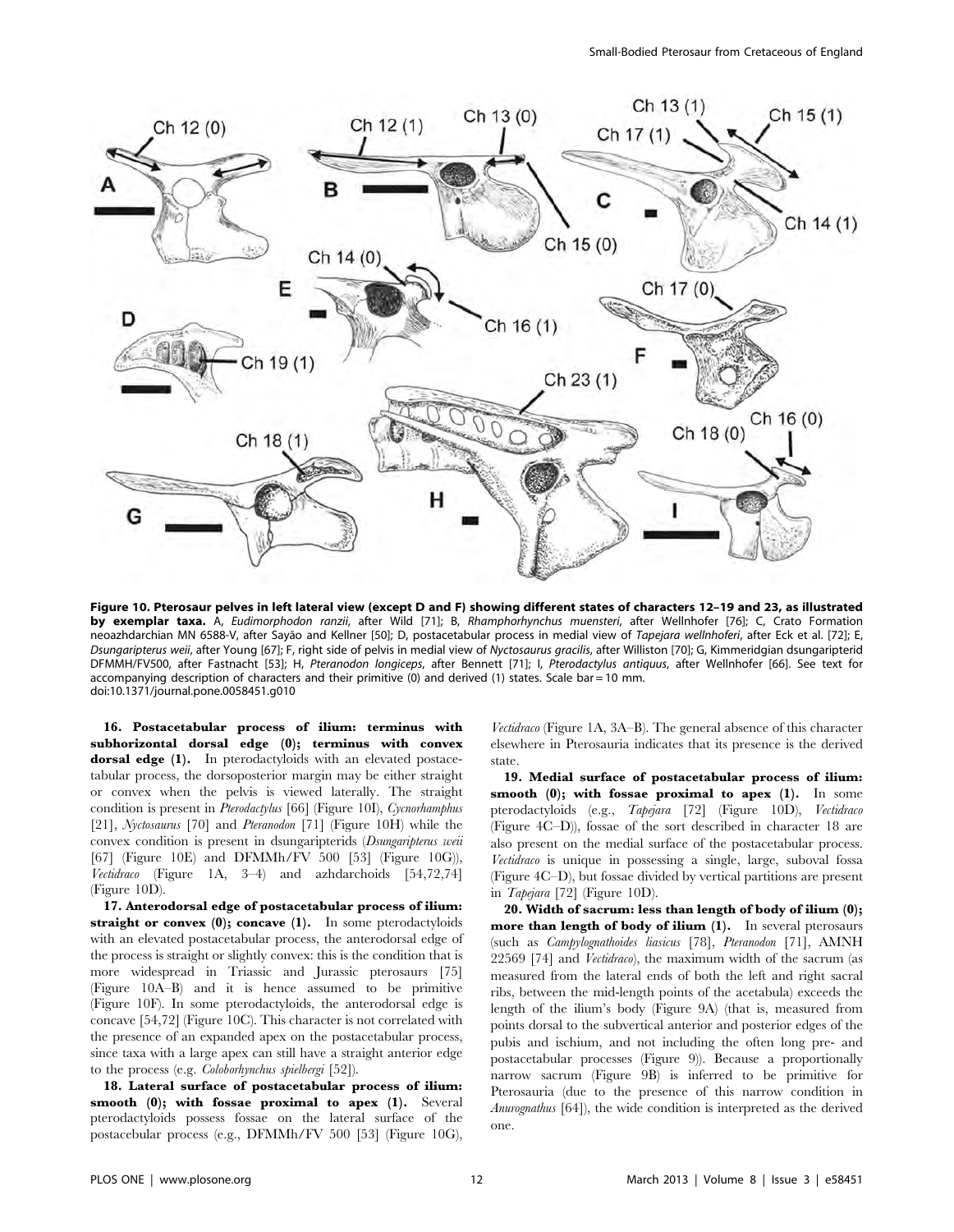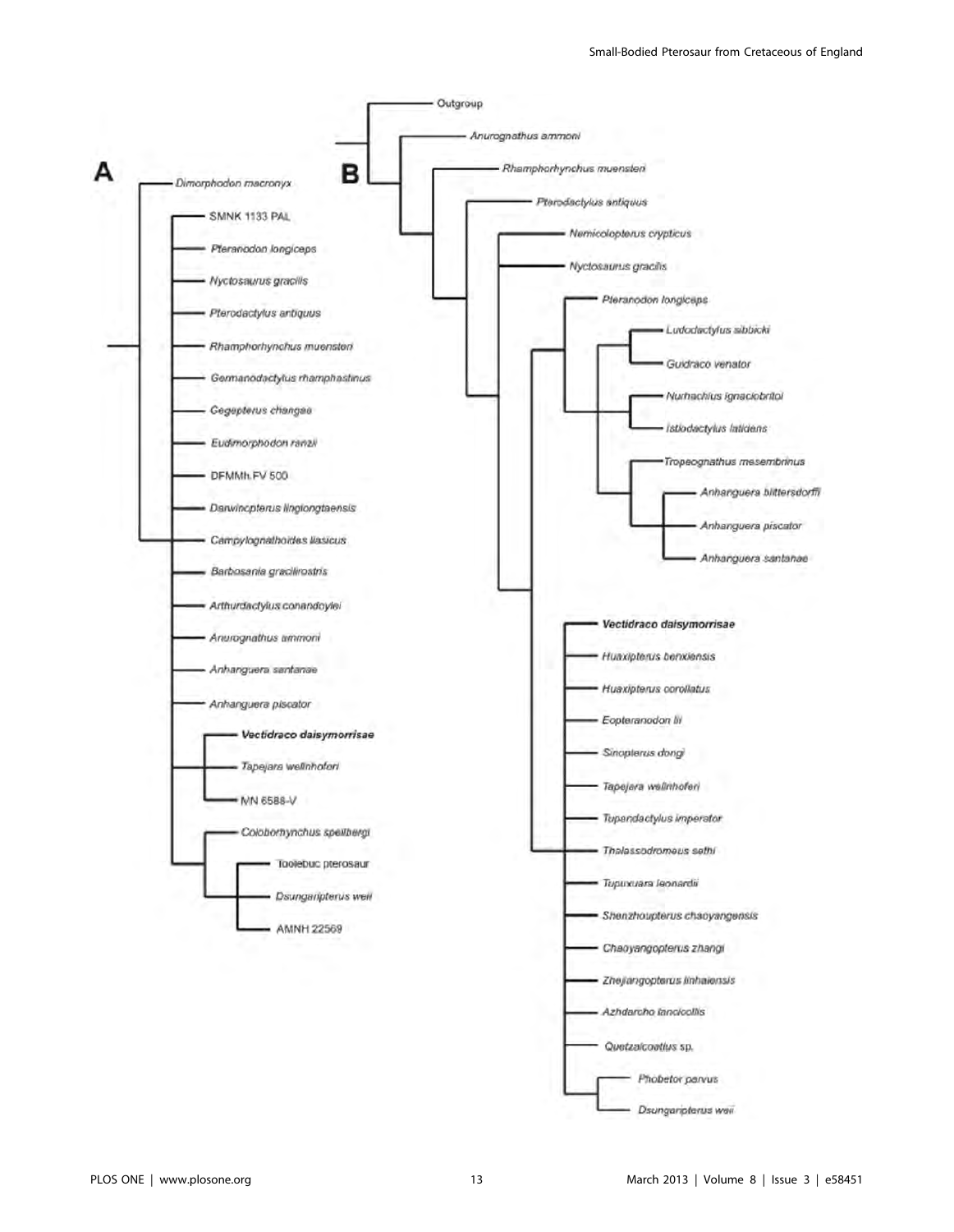Figure 11. Trees resulting from inclusion of Vectidraco in both pelvis-only analysis and total-evidence analyses of Pterosauria. A, strict consensus of 3 MPTs (each 63 steps in length) resulting from analysis of the pelvis-only data set (with default outgroup); while little resolution is evident, Vectidraco groups with the azhdarchoids Tapejara and the Crato Formation neoazhdarchian MN 6588-V; B, Strict consensus tree of 12 MPTs resulting from analysis of the recoded Wang et al. [68] data set. The tree is illustrated here with a single outgroup, but Ornithosuchus, Herrerasaurus and Scleromochlus were all variously employed to root the analysis (following Wang et al. [68]): this did not result in any changes to resultant tree topologies. Vectidraco is recovered as part of a mostly unresolved clade containing azhdarchoids and dsungaripterids. doi:10.1371/journal.pone.0058451.g011

21. Number of vertebrae incorporated into sacrum: three (or less)  $(0)$ , four  $(1)$ , five  $(2)$ , six or more  $(3)$ . Pterosaurs are variable with respect to the number of sacral vertebrae; we assume here that pterosaurs ancestrally possessed a short sacrum of just three sacral vertebrae (Figure 9A), though this cannot be established with certainty and is the subject of current investigation (DWE Hone, pers. comm.). During evolution an increasing number of vertebrae became fused with the true sacrals (Figure 9B), such that some taxa (e.g., AMNH 22569 [74]) have a synsacrum incorporating as many as nine vertebrae. Because the non-pterosaurs Ornithosuchus, Herrerasaurus and Scleromochlus are coded here following their inclusion in the Wang et al. dataset [80], taxa with less than three sacral vertebrae are coded as possessing the primitive character state.

22. Sacral ribs: separate (0); fused for part of their length, forming fenestrated sacral shield (1). In many pterosaurs, the sacral ribs are coalesced for part of their length, forming a fenestrated sacral shield (Figure 9B). However, in Eudimorphodon [75] and *Campylognathoides* [78] the ribs are not coalesced and appear more like separate struts (Figure 9A). The presence of separate sacral ribs is assumed to be the primitive condition given its presence elsewhere in diapsids. However, unfused sacral ribs may also be present due to the ontogenetic stage of the individual, and it is also conceivable that paedomorphic taxa may have less ossification in the sacrum than other taxa.

23. Neural spines: separate (0); fused to form supraneural plate (1). Ancestrally, the sacral neural spines of pterosaurs are separate, and this is the condition in Rhamphorhynchus [76] (Figure 9A) and other non-pterodactyloids as well as Pterodactylus [66], Germanodactylus [66], Anhanguera [79], Nyctosaurus [70], Tapejara [72] and *Vectidraco* (Figure 1A). The spines are, however, partially fused through coalescence of the interspinous ligaments in Coloborhynchus spielbergi [52] (Figure 9B), Pteranodon [71] (Figure 10H), Dsungaripterus weii [67], the dsungaripterid DFMMh/FV 500 [53] and the neoazhdarchian MN 6588-V [54]. As with character 22, it is conceivable that this character varies with ontogeny.

#### Methods

We hoped to see whether an analysis of pelvis-only characters (including characters of the prepubis and sacrum) would recover a tree or trees at all similar to those recovered from examination of a more representative sampling of characters across the skeleton. Accordingly, we ran analyses for two overlapping data sets. Our first analysis was based only on the 23 pelvic characters described above, coded for a representative selection of pterosaurs in which these characters are wholly or partly known (see Text S1). For our second analysis, we chose a recently published, comprehensive analysis of Pterosauria (we employed the analysis published by Wang et al. [80], only because it is recent as of the time of our study) and added our 23 pelvic characters before re-running (see Text S2: of the 129 codings for each taxon, the initial 106 are from Wang et al.'s study; codings 107–129 refer to our novel 23 pelvis characters). There was no overlap in character distribution between our 23 new characters and Wang et al.'s analysis [80] since, as is typical of pterosaur analyses (see above), their character set did not include a single pelvic character.

We note that the small size of the pelvic-only analysis (23 characters, 24 OTUs) is problematic and that such a low number of characters is not ideal considering the number of OTUs. The analysis should therefore be considered preliminary and we hope to expand on the data set used here in future.

Both data sets were subjected to parsimony analysis with equal weighting of characters using the phylogenetic program TNT [84]. Heuristic, unconstrained searches for optimal trees were conducted using 1000 replications (random addition sequence of taxa followed by TBR branch swapping). Character weights are not given ''a priori'' but are assigned during tree search, and thus, weighting depend only on the homoplasy inherent to the characters themselves [85]. For our pelvic-only character codings, an all-zero state outgroup was used; the Wang et al. analysis [80] used Ornithosuchus longidens, Herrerasaurus ischigualastensis and Scleromochlus taylori as outgroups. Characters present in members of the ingroup but wholly absent in the outgroup taxa (e.g., characters  $17-19$ ) were coded as '?' (see Text S2).

#### Results

As expected for a small analysis consisting of near-equal numbers of characters and OTUs, our pelvic-only analysis recovered a poorly resolved strict consensus tree (Figure 11A). Nevertheless, the tree's approximate structure is consistent with our general understanding of pterosaurian phylogeny: Dimorphodon was recovered as the sister-taxon to remaining pterosaurs, some pterodactyloids (including Coloborhynchus, Dsungaripterus and AMNH 22569) grouped together, and Vectidraco, Tapejara and MN 6588-V formed a clade (Figure 11A). This latter group represent Azhdarchoidea and the grouping of Vectidraco with Tapejara (a tapejarid) and MN 6588-V (a neoazhdarchian) supports the hypothesis that Vectidraco is a non-neoazhdarchian azhdarchoid. While the analysis is preliminary and limited, we conclude from these results that there is indeed a reliable phylogenetic signal in the pterosaur pelvis, and that at least some pterosaurian clades can be recovered on the basis of pelvic characters.

In the combined analysis (our 23 pelvic characters added to Wang et al.'s [68] set of characters from across the skeleton), the strict consensus recovered a topology where Rhamphorhynchus and Anurognathus represented successively more distant outgroups to Pterodactyloidea. Within the latter clade, Pterodactylus was the sister-group to the remainder; Nemicolopterus, Nyctosaurus and a clade containing all remaining pterodactyloids formed an unresolved trichotomy (Figure 11B). This 'remaining pterodactyloids' clade consisted of a Pteranodon+Anhanguera clade (containing Istiodactylus and all other pteranodontid-like and ornithocheirid-like taxa) and an unresolved dsungaripterid+azhdarchoid clade. Vectidraco belonged to this last clade (Figure 11B), again consistent with the hypothesis that it is a member of Azhdarchoidea. A 50% majority rule consensus tree resulted in a better resolved topology, with Azhdarchoidea consisting of distinct clades corresponding to Chaoyangopteridae, Dsungaripteridae, Azhdarchidae and a Thalassodromidae+Tapejaridae clade. All four clades formed a polytomy, however, and the lack of structure means that the close association of Thalassodromidae and Tapejaridae should not necessarily be considered strong support for the existence of this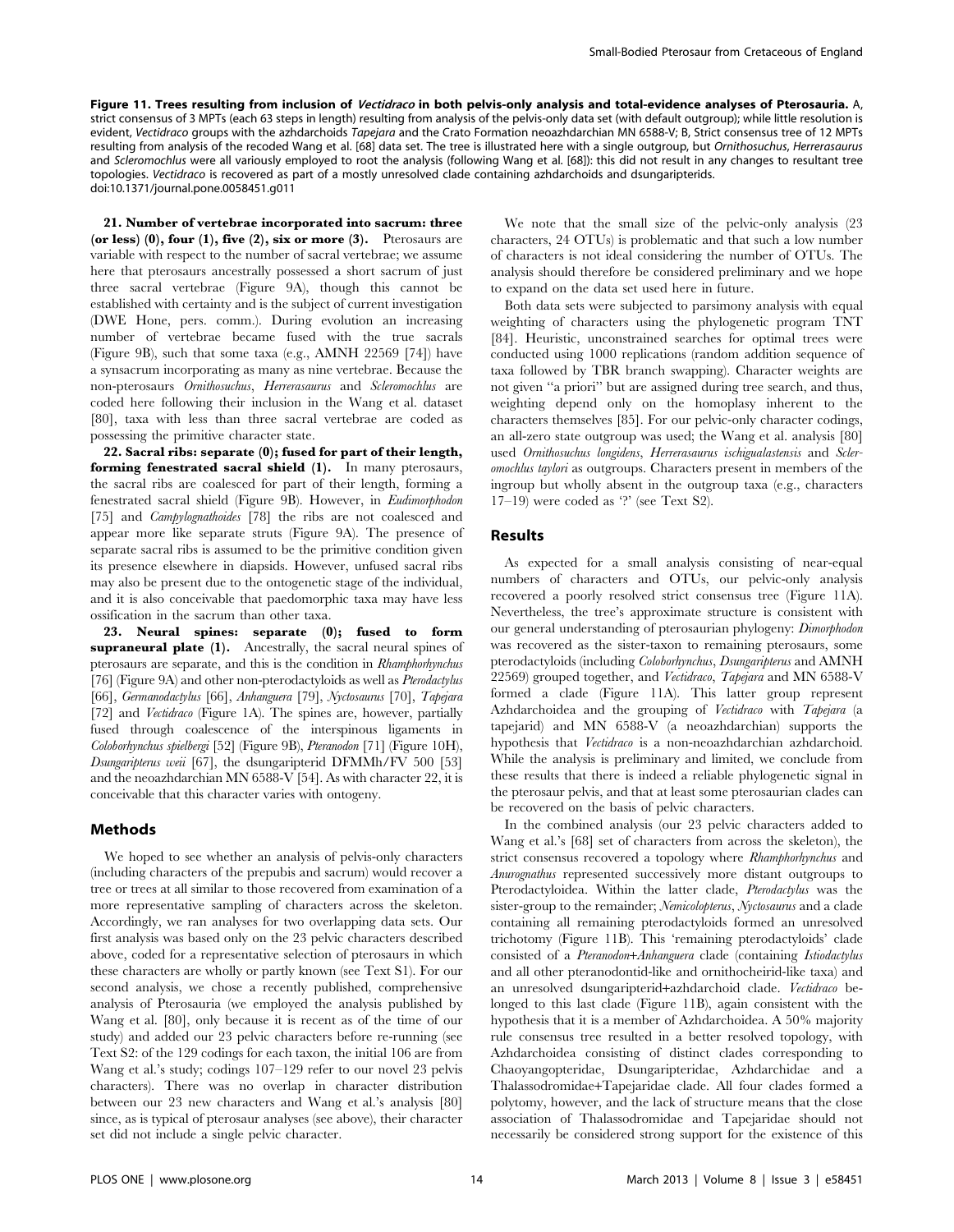#### Supporting Information

Text S1 Character codings for pelvis-only analysis. (DOC)

Text S2 Character codings for Wang et al. (2012) dataset, with the last 23 codings (characters 107–129) referring to the novel characters described in our text. (DOC)

#### References

- 1. Barrett PM, Butler RJ, Edwards NP, Milner AR (2008) Pterosaur distribution in time and space: an atlas. Zitteliana B28, 61–107.
- 2. Owen R (1861) Monograph on the fossil Reptilia of the Cretaceous formations. Supplement no. III. Pterosauria (Pterodactylus) and Sauropterygia (Polyptychodon). Palaeontographical Society Monographs: 1–25.
- 3. Owen R (1874) Fossil Reptilia of the Mesozoic formations. Monograph on the Order Pterosauria. Palaeontographical Society Monographs: 1–14.
- 4. Seeley HG (1901) Dragons of the Air. An Account of extinct Flying Reptiles. Methuen, London: xiii +239 p.
- 5. Hooley RW (1913) On the skeleton of Ornithodesmus latidens; an ornithosaur from the Wealden Shales of Atherfield, Isle of Wight. Quarterly Journal of the Geological Society, London 69: 372–422.
- 6. Martill DM, Naish D (2001) Dinosaurs of the Isle of Wight. London: The Palaeontological Association.
- 7. Howse SCB, Milner AR, Martill DM (2001) Pterosaurs. In: Martill DM, Naish D, eds. Dinosaurs of the Isle of Wight. London: The Palaeontological Association. 324–335.
- 8. Sweetman SC, Martill DM (2010) Pterosaurs of the Wessex Formation (Early Cretaceous, Barremian) of the Isle of Wight, southern England: a review with new data. Journal of Iberian Geology 36: 225–242.
- 9. Martill DM, Sweetman SC, Witton MP (2011) Pterosaurs. In: Batten DJ, ed. English Wealden fossils. London: The Palaeontological Association. 370–390.
- 10. Steel L, Martill DM, Unwin DM, Winch JD (2005) A new pterodactyloid pterosaur from the Wessex Formation (Lower Cretaceous) of the Isle of Wight, England. Cretaceous Research 26: 686–698.
- 11. Witton M, Martill DM, Green M (2009) On pterodactyloid diversity in the British Wealden (Lower Cretaceous) and a reappraisal of "Palaeornis cliftii" Mantell, 1844. Cretaceous Research 30: 676–686.
- 12. Martill DM, Witton MP, Gale A (2008) Possible azhdarchoid pterosaur remains from the Coniacian (Late Cretaceous) of England. Zitteliana, 28: 209–218.
- 13. Martill DM, Naish D (2006) Cranial crest development in the azhdarchoid pterosaur Tupuxuara, with a review of the genus and tapejarid monophyly. Palaeontology 49: 925–941.
- 14. Unwin DM (1992) The phylogeny of the Pterosauria. Journal of Vertebrate Paleontology 12 (supp to 3): 57A.
- 15. Simpson MI (1985) The stratigraphy of the Atherfield Clay Formation (Lower Aptian, Lower Cretaceous) at the type and other localities in southern England. Proceedings of the Geologists' Association 96: 23–45.
- 16. Hooley RW (1907) On the skull and greater portion of the skeleton of Goniopholis crassidens from the Wealden Shales of Atherfield (Isle of Wight). Quarterly Journal of the Geological Society, London 63: 50–63.
- 17. Salisbury SW, Naish D (2011) Crocodilians. In: Batten DJ, ed. English Wealden fossils. London: The Palaeontological Association. 305–369.
- 18. Hooley RW (1925) On the skeleton of Iguanodon atherfieldensis sp. nov., from the Wealden Shales of Atherfield (Isle of Wight). Quarterly Journal of the Geological Society, London 81: 1–61.
- 19. Norman DB (2011) Ornithopod dinosaurs. In: Batten DJ, ed. English Wealden fossils. London: The Palaeontological Association. 407–475.
- 20. Bennett SC (1996) Year-classes of pterosaurs from the Solnhofen Limestone of Germany: taxonomic and systematic implications. Journal of Vertebrate Paleontology 16: 432–444.
- 21. Hyder ES, Witton MP, Martill DM (2012) Evolution of the pterosaur pelvis. Acta Palaeontologica Polonica. doi: http://dx.doi.org/10.4202/app.2011.1109. Available: http://www.app.pan.pl/archive/published/app57/app20111109\_ acc.pdf. Accessed 2013 Feb 18.
- 22. Claessens LPAM, O'Connor PM, Unwin DM (2009) Respiratory evolution facilitated the origin of pterosaur flight and aerial gigantism. PLOS ONE 4(2): e4497. doi:10.1371/journal.pone.0004497.

# Acknowledgments

We thank Daisy Morris for discovering the specimen, and all members of the Morris family for their thoughtful co-operation in ensuring that the specimen has been made available for scientific investigation. Lorna Steel (NHM) is thanked for curatorial assistance. We thank Barry Marsh (Ocean and Earth Sciences, University of Southampton) for photography. We thank our reviewers, David Hone and Leon Claessens, for their thorough and extensive comments on the manuscript, and our editor, Andrew Farke, for additional comments and corrections. Finally, we thank Mark Witton for kindly providing the pterosaur silhouettes used in Figure 6.

## Author Contributions

Conceived and designed the experiments: DN MS GD. Performed the experiments: DN MS GD. Analyzed the data: DN MS GD. Contributed reagents/materials/analysis tools: DN MS GD. Wrote the paper: DN MS GD.

- 23. Averianov AO (2010) The osteology of Azhdarcho lancicollis Nessov, 1984 (Pterosauria, Azhdarchidae) from the Late Cretaceous of Uzbekistan. Proceedings of the Zoological Institute of the Russian Academy of Sciences 314: 246– 317.
- 24. Jiang S-X, Wang X-L (2011) Important features of Gegepterus changae (Pterosauria: Archaeopterodactyloidea, Ctenochasmatidae) from a new specimen. Vertebrata Palasiatica 49: 172–184.
- 25. Romer AS (1956) Osteology of the reptiles. Chicago: University of Chicago Press.
- 26. Hutchinson JR (2001) The evolution of pelvic osteology and soft tissues on the line to extant birds (Neornithes). Zoological Journal of the Linnean Society 131, 123–168.
- 27. Witton MP (2008) A new approach to determining pterosaur body mass and its implications for pterosaur flight. Zitteliana B28: 143–158.
- 28. Elgin R (2012) Tapejara wellnhoferi: the lost reconstructions. Pterosaur.net Blog. Available: http://pterosaur-net.blogspot.co.uk/2012/02/tapejara-wellnhoferilost.html. Accessed 2013 Feb 18.
- 29. Sánchez-Hernández B, Benton MJ, Naish D (2007) Dinosaurs and other fossil vertebrates from the Late Jurassic and Early Cretaceous of the Galve area, NE Spain. Palaeogeography, Palaeoclimatology, Palaeoecology 249: 180–215.
- 30. Vullo R, Buscalioni AD, Marugán-Lobón J, Moratalla JJ (2009) First pterosaur remains from the Early Cretaceous Lagerstätte of Las Hoyas, Spain: palaeoecological significance. Geological Magazine 146: 931–936.
- 31. Vullo R, Marugán-Lobón J, Kellner AWA, Buscalioni AD, Gomez B, et al. (2012) A new crested pterosaur from the Early Cretaceous of Spain: The first European tapejarid (Pterodactyloidea: Azhdarchoidea). PLOS ONE 7(7): e38900. doi:10.1371/journal.pone.0038900.
- 32. Fuentes Vidarte C, Meijide Calvo M (2010) Un Nuevo pterosaurio (Pterodactyloidea) en el Cretácico Inferior de La Rioja (España). Boletín Geológico y Minero 121: 311-328.
- Unwin DM (2001) An overview of the pterosaur assemblage from the Cambridge Greensand (Cretaceous) of Eastern England. Mitteilungen aus dem Museum für Naturkunde in Berlin, Geowissenschaftliche Reihe 4: 189-221.
- 34. Unwin DM, Lü J, Bakhurina NN (2000) On the systematic and stratigraphic significance of pterosaurs from the Lower Cretaceous Yixian Formation (Jehol Group) of Liaoning, China. Mitteilungen aus dem Museum für Naturkunde in Berlin, Geowissenschaftliche Reihe 3: 181–206.
- 35. Swisher CC, Wang,Y-q, Wang X-l, Xu X, Wang Y (1999) Cretaceous age for the feathered dinosaurs of Liaoning, China. Nature 400: 58–61.
- 36. He HY, Wang XL, Zhou ZH, Wang F, Boven A, et al, (2004) Timing of the Jiufotang Formation (Jehol Group) in Liaoning, northeastern China, and its implications. Geophysical Research Letters 31: L12605.
- 37. Maisch MW, Matzke AT, Sun G (2004) A new dsungaripteroid pterosaur from the Lower Cretaceous of the southern Junggar Basin, north-west China. Cretaceous Research 25: 625–634.
- 38. Unwin DM, Bakhurina NN (2000) Pterosaurs from Russia, Middle Asia and Mongolia. In: Benton MJ, Shishkin MA, Unwin DM, Kurochkin EN (eds) The Age of Dinosaurs in Russia and Mongolia. Cambridge: Cambridge University Press. 420–433.
- 39. Martill DM, Witton MP, Gale A (2008) Possible azhdarchoid pterosaur remains from the Coniacian (Late Cretaceous) of England. Zitteliana B28: 209–218.
- 40. Guo Z, Liu J, Wang X (2003) Effect of Mesozoic volcanic eruptions in the western Liaoning Province, China on paleoclimate and paleoenvironment. Science in China (Series D) 46, 1261–1272.
- 41. Martill DM (2001) Taphonomy and preservation. In: Martill DM, Naish D (eds) Dinosaurs of the Isle of Wight. London: The Palaeontological Association. 49– 59.